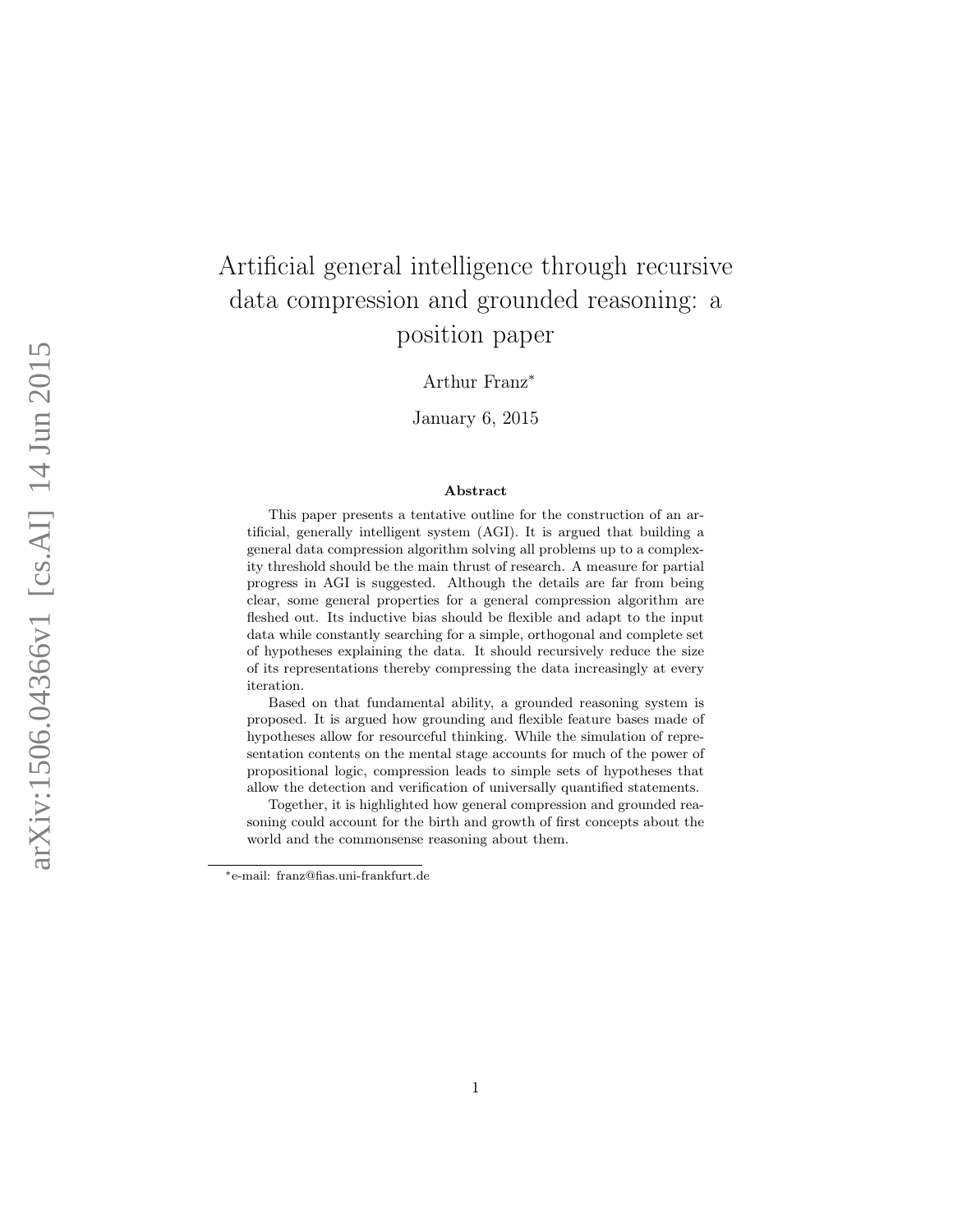## Contents

|          | Introduction                                                                                                                                                                                                                                                                                         | 3                                                   |  |
|----------|------------------------------------------------------------------------------------------------------------------------------------------------------------------------------------------------------------------------------------------------------------------------------------------------------|-----------------------------------------------------|--|
| 1        | Approaching general data compression<br>Simple but general $\ldots \ldots \ldots \ldots \ldots \ldots \ldots \ldots$<br>1.1<br>A measure for partial progress in AGI<br>1.2<br>How many sequences are constructively compressible? $\ldots \ldots$<br>1.3                                            | $\overline{\mathbf{4}}$<br>$\overline{4}$<br>6<br>8 |  |
| $\bf{2}$ | Properties of the general compressor<br>Data-dependent search space expansion $\ldots \ldots \ldots \ldots$<br>2.1<br>Features and hypothesis sequences<br>2.2<br>2.3<br>Measuring progress: the compression rate $\ldots \ldots \ldots \ldots$<br>2.4                                               | 8<br>9<br>10<br>11<br>12                            |  |
|          | 2.5<br>2.6<br>2.7                                                                                                                                                                                                                                                                                    | 12<br>13<br>14                                      |  |
| 3        | Grounded reasoning<br>What is grounding? $\ldots \ldots \ldots \ldots \ldots \ldots \ldots \ldots$<br>3.1<br>3.2<br>3.3<br>The world as its own model: reasoning without formal logic $\ldots$ .<br>3.4<br>3.5<br>Universal quantification $\ldots \ldots \ldots \ldots \ldots \ldots \ldots$<br>3.6 | 14<br>15<br>16<br>18<br>19<br>20<br>22              |  |
| 4        | Role of compression and grounding in learning the world's con-<br>cepts<br>Conceptualizing objects and relations through compression<br>4.1<br>4.2<br>Grounded commonsense reasoning $\ldots \ldots \ldots \ldots \ldots \ldots$<br>4.3                                                              | 23<br>23<br>24<br>25                                |  |
|          | Conclusion                                                                                                                                                                                                                                                                                           |                                                     |  |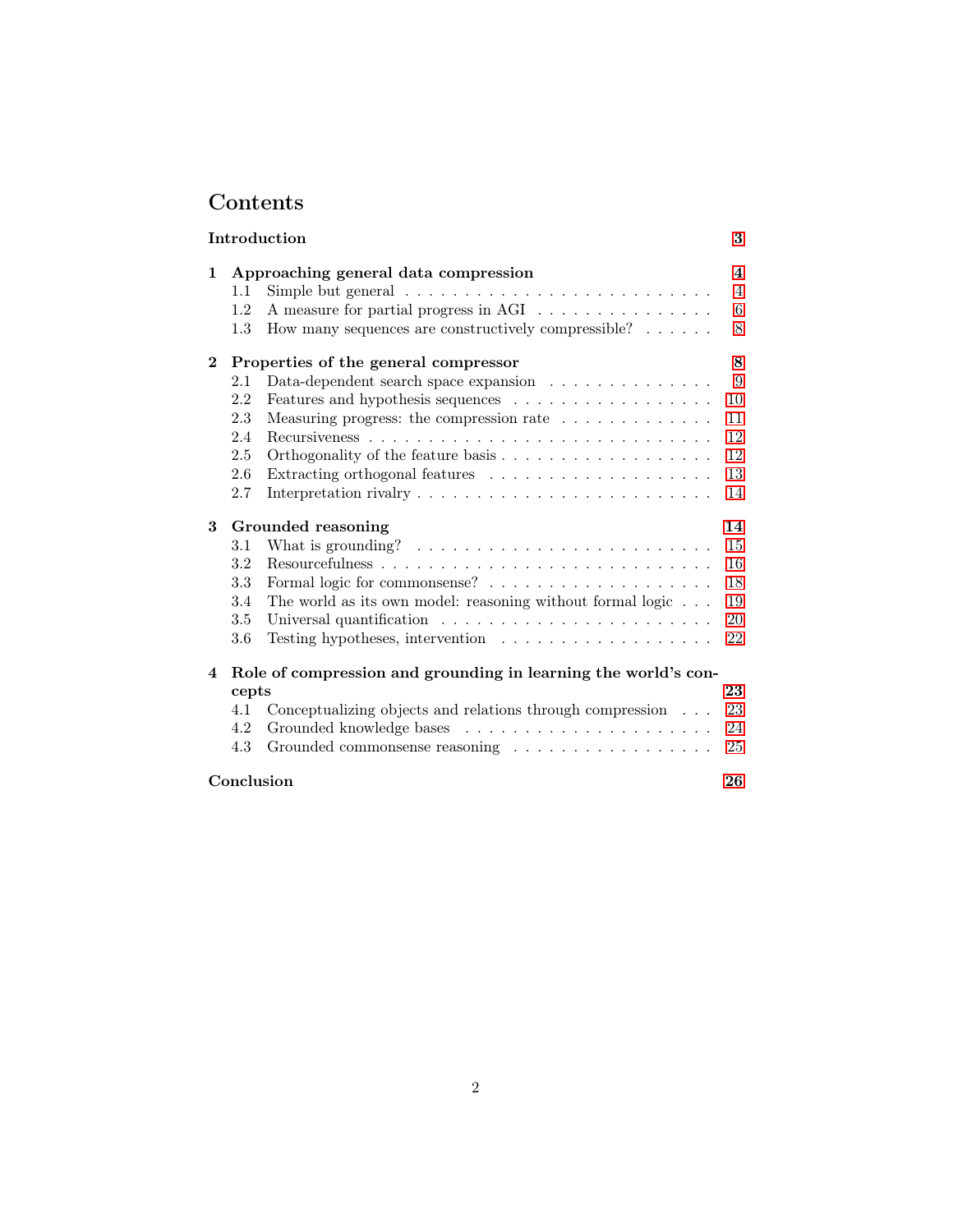## <span id="page-2-0"></span>Introduction

This position paper contains a collection of ideas that I have developed over the last years concerning the creation of a system exhibiting artificial general intelligence (AGI). Although I came up with them on my own, most if not all are not new and spread all over the literature.

The notion "general" is to be emphasized here. Unfortunately, after early unsuccessful attempts research in artificial intelligence (AI) has moved its focus on solving narrowly defined problems and tasks, which became known as "narrow AI" [\(Kurzweil, 2005\)](#page-27-0): world level in chess, jeopardy, backgammon, self-driving cars, talking personal assistants and a myriad of other commercial applications. Although those are impressive achievements and the usefulness of such applications is beyond any doubt, a system that exhibits general intelligence seems still to be far away.

After compiling a large set of definitions in the literature [Legg and Hutter](#page-27-1) [\(2007\)](#page-27-1) came up with a definition of intelligence that is consistent with most other attempts:

"Intelligence measures an agent's ability to achieve goals in a wide range of environments."

This is exactly, what narrow AI does not achieve: it is programmed for a very specific well-defined set of environments. Any deviation from that narrow set most probably leads to failure of the system.

Conversely, humans are usually able to solve all sorts of tasks in very diverse environments. Moreover, neuroscientific evidence teaches us, that brains are able to process data cross-modally, e.g. by transforming visual data to auditory or tactile stimuli in sensory substitution devices. It is also known that in newborn ferrets neurons in the auditory cortex adopt characteristics of visual cells, if fed with stimuli from the visual pathway [\(Sur et al., 1988\)](#page-28-0). Those observations point to the hypothesis that the human brain is a general processor of quite diversely structured data.

This idea is, of course, not new and is around at least since Simon and Newell's General Problem Solver developed in 1957. Although the problem is far from being solved practically, [Hutter](#page-27-2) [\(2005\)](#page-27-2) has developed a mathematical formulation and theoretical solution to the universal AGI problem, called AIXI. Even though AIXI is incomputable, a lot can be learned from the formulation and general thrust of research. The basic idea is the following. An AGI agent receives input data from its sensors and picks an action at every time step while trying to maximized reward. All data can be expressed as a binary sequence. In order to act successfully, sequences have to be predicted, which is achieved through Solomonoff's universal theory of induction. Solomonoff derived an optimal way of predicting future data, given previous observations, provided the data is sampled from a computable probability distribution. In a nutshell, Hutter defines AIXI by espousing the Bellman equation of reinforcement learning to Solomonoff's sequence prediction.

[Solomonoff](#page-28-1) [\(1964,](#page-28-1) [1978\)](#page-28-2) has defined his famous universal prior that assigns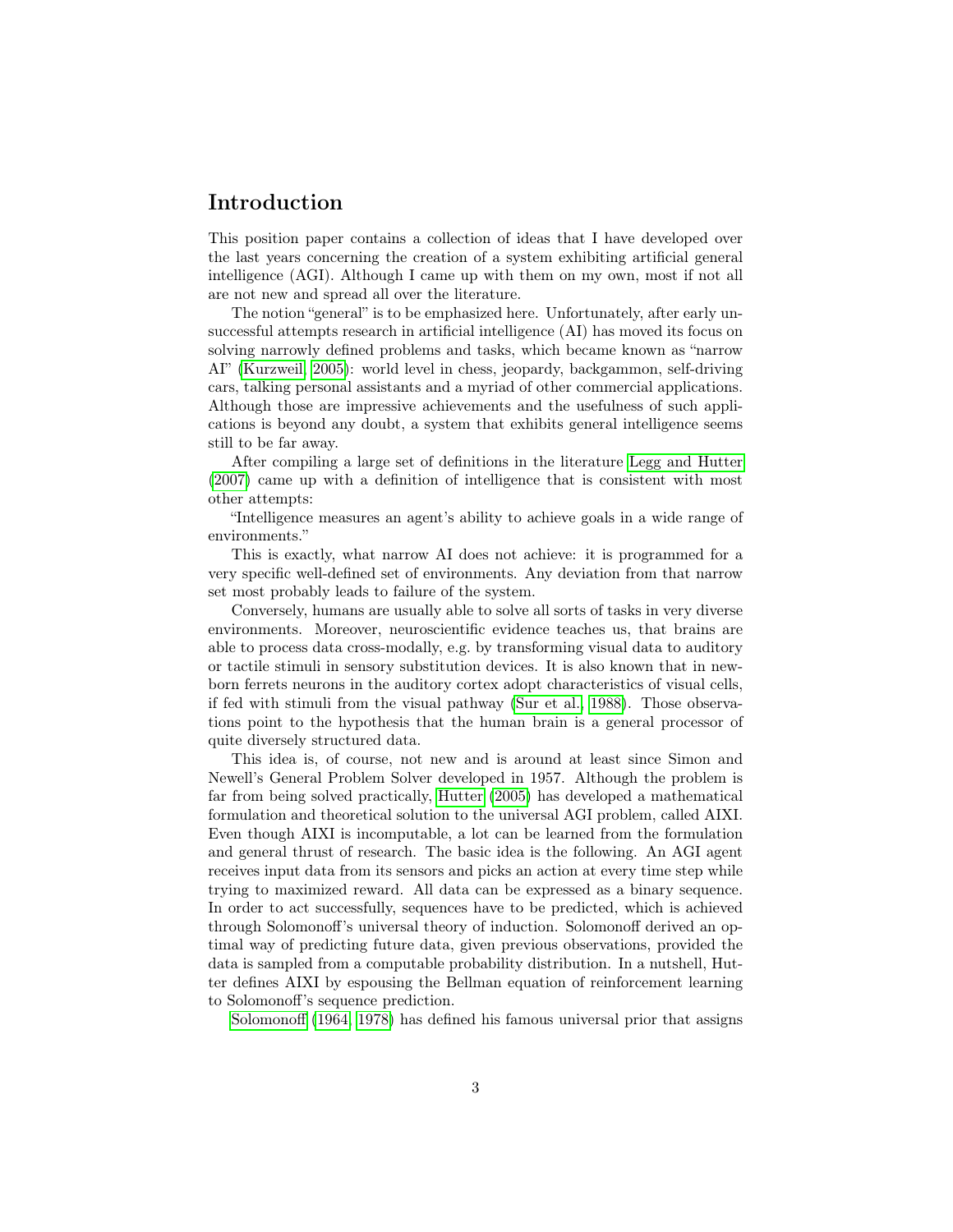a prior probability (a semimeasure to be precise) to every sequence,

$$
M(x) \equiv \sum_{p:U(p)=x} 2^{-|p|}
$$

where the sum is over all halting programs p of length  $|p|$  for which the universal prefix Turing machine  $U$  outputs the sequence  $x$ . The universal prior exhibits an Occam bias: by far the most probability mass is captured by short explanations (programs) for an observation  $x$ . Impressively, Solomonoff has proved that this prior correctly predicts any computable sequence:  $M(x_t|x_1, \ldots, x_{t-1}) \rightarrow 1$  as  $t \to \infty$ , where  $x_i$  denotes the *i*th sequence entry. In essence, we learn that if we are able to find short programs for arbitrary sequences the problem of universal inference is provably solved. Intuitively, the scientific method itself is about the search of simple (short) explanations of phenomena. Arguably, it is a formal and institutionalized reasoning method, but people, even infants, seem use it in more simple everyday situations [\(Gopnik et al., 1999\)](#page-27-3). If understanding the world means to compress sensory data, we need a general data compressor.

Unfortunately, Solomonoff induction is not computable. Therefore, Hutter and colleagues have developed approximations to AIXI, e.g. a Monte-Carlo approximation that uses prediction suffix trees that enable predicting binary D-order Markov sequences [\(Veness et al., 2011\)](#page-28-3). This is an impressive achievement leading to a single system being able to play various games (Pac-Man, Kuhn poker, TicTacToe, biased rock-paper-scissors, 1d-maze, cheese maze, tiger and extended tiger) without having specifically been programmed for them – a notable step towards generality of AI. In spite of that, it seems questionable whether this approximation can be extended any further beyond Markov sequences, since a well-known computational problem awaits: the curse of dimensionality. We will come back to that later.

It may seem not intuitive that data compression plus reinforcement learning can lead to the solution of such diverse and non-trivial tasks. Traditionally, one may suspect that various cognitive processes must be involved in the solution of such tasks. Hutter shows how data compression implicitly incorporates those processes. It may be objected that simple deep search of a chess program also replaces all sorts of reasoning processes that presumably go on inside a human chess player's brain. However, AIXI is not a short-cut narrow-AI-like solution, but provably a genuinely general approach. This has convinced me that general data compression is the way to go if we head for general intelligence.

## <span id="page-3-0"></span>1 Approaching general data compression

#### <span id="page-3-1"></span>1.1 Simple but general

#### 1.1.1 Simplicity of tasks

Given the form of the universal prior one may consider universal search. For example, Levin search executes all possible programs, starting with the shortest,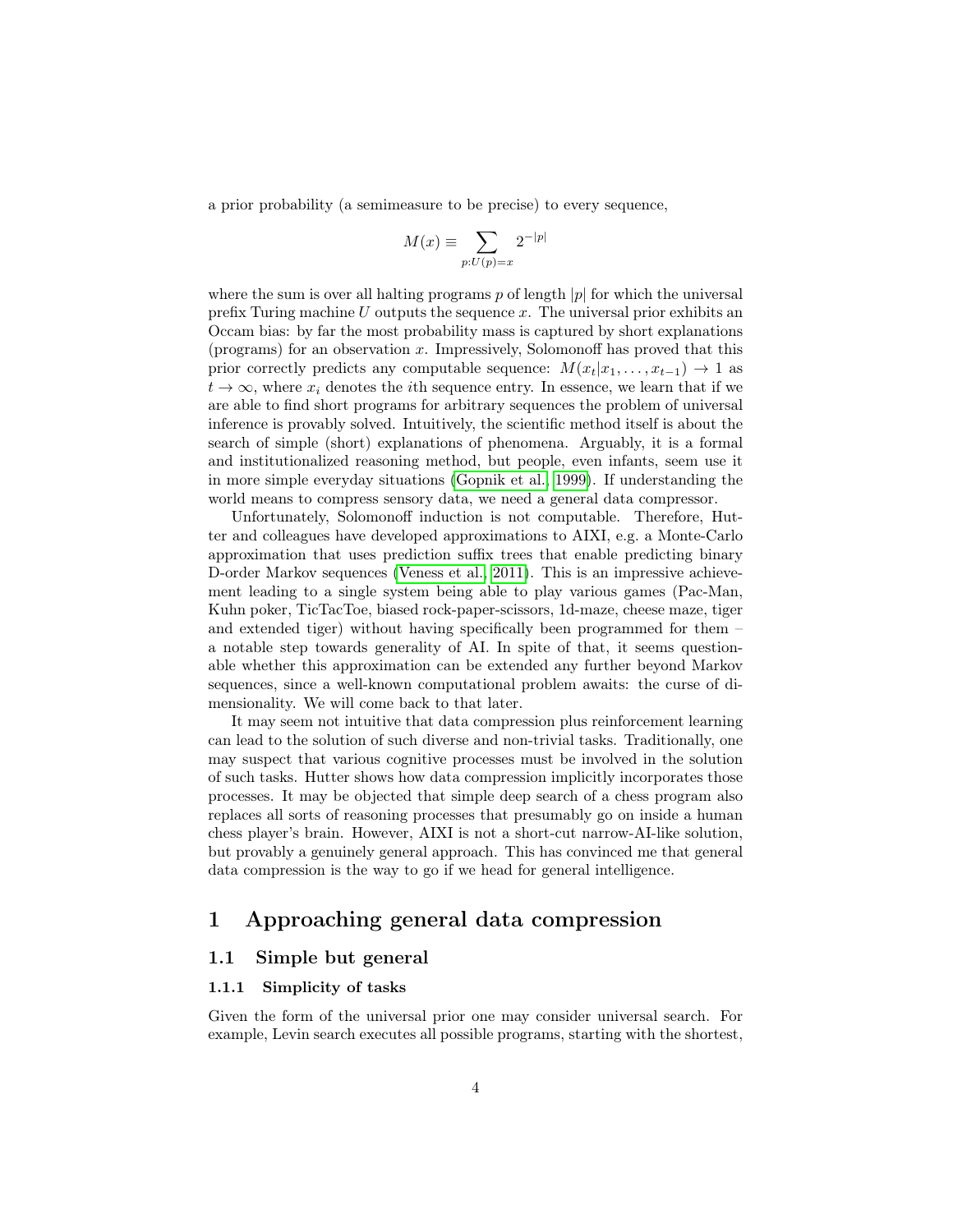

<span id="page-4-0"></span>Figure 1.1: Approach to artificial general intelligence. Instead of trying to solve complex but narrow tasks, AGI research should head for solving all simple tasks and only then expand toward more complexity.

until one of them generates the required sequence. Although general, it is not surprising that it is a computationally costly approach and rarely applicable in practice.

On the other side of the spectrum, we have non-general but computationally tractable approaches: common AI algorithms and machine learning techniques. Why could they not be generalized? The problem that all those techniques face at some point is known as the curse of dimensionality. Considering the (algorithmic) complexity and diversity of tasks solved by typical today's algorithms, we observe that most if not all will be highly specific and many will be able to solve quite complex tasks (Fig. [1.1\)](#page-4-0). Algorithms from the field of data compression are no exception. For example, the celebrated Lempel-Ziv compression algorithm (see e.g. [Cover and Thomas, 2012\)](#page-26-0) handles stationary sequences but fails at compressing a simple non-stationary sequence efficiently. AI algorithms undoubtedly exhibit some intelligence, but when comparing them to humans, a striking difference comes to mind: the tasks solvable by humans seem to be much less complex albeit very diverse. After all, it is very hard for humans to perform depth search in chess 10 moves ahead or learn the transition probabilities of a variable-order stochastic Markov process, while they can do both to some extent. For example, fitting the latter is performed by Hutter's Monte-Carlo AIXI approximation. Although Hutter has found a general, but incomputable solution to the AGI problem, in the Monte-Carlo approximation he uses again a narrow-AI-like approach. Others try to fill the task space by "gluing together" various narrow algorithms that would, hopefully, synergistically cancel each other's combinatorial explosions [\(Goertzel, 2009\)](#page-27-4).

In a nutshell, I suggest that we should not try to beat the curse of dimension-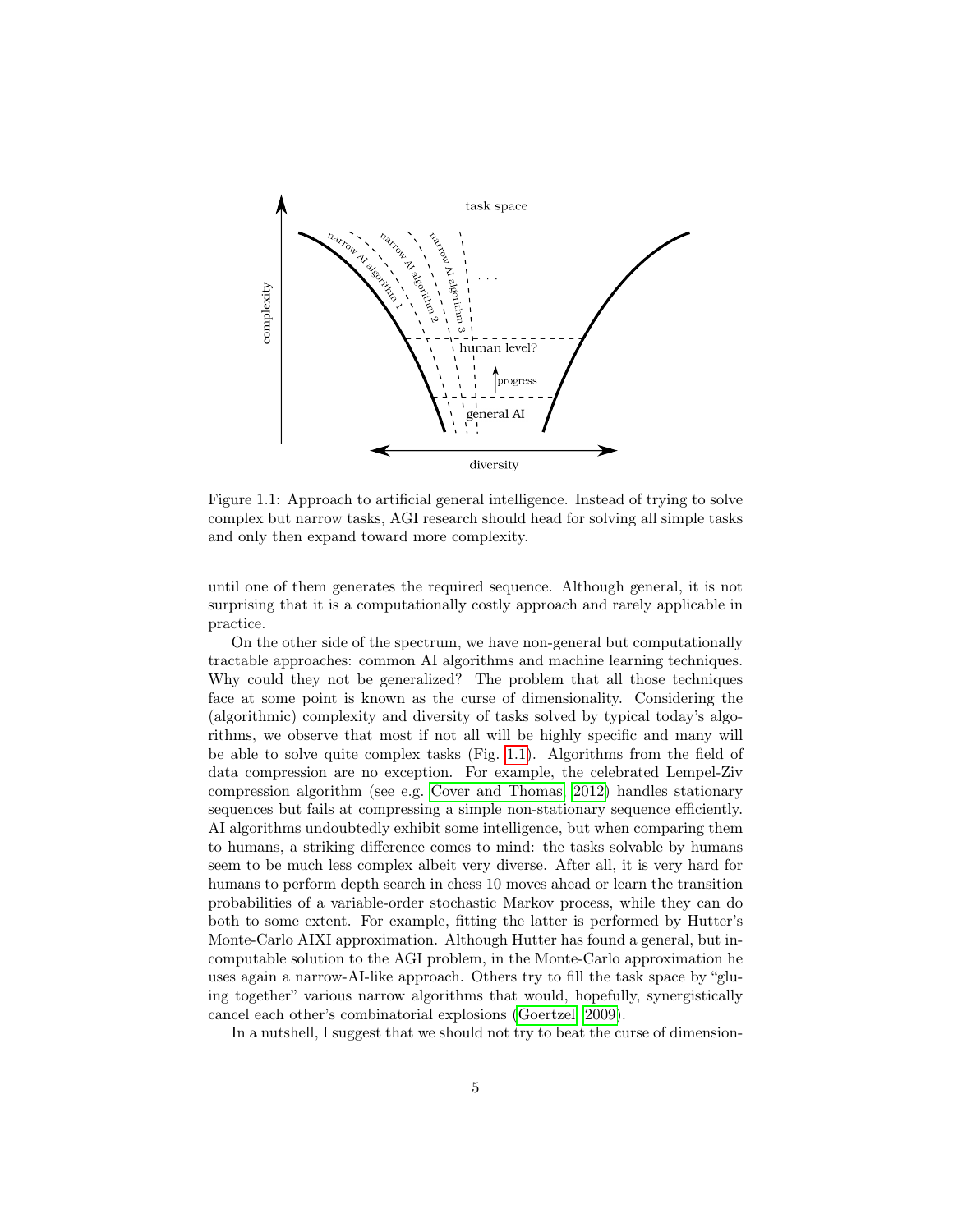ality mercilessly awaiting us at high complexities, but instead head for general algorithms at low complexity levels and fill the task cup from the bottom up.

#### 1.1.2 Simplicity of the algorithm

Given that I have set the goal to compress general but simple data sets, the question arises whether the algorithm that performs that task can expected to be complex or rather simple as well. From the point of view of "narrow AI" the programmer has to anticipate exhaustively all data situations that his algorithm could possibly be exposed to, which would otherwise lead to bugs. Such an approach naturally leads to very complex and still not general algorithms. However, as mentioned earlier, it is the very hallmark of generality that the algorithm itself is required to be able to deal with the whole variability of data situations. Does it mean that the general AI algorithm could actually be quite simple itself?

A biological argument points in that direction [\(Berglas, 2008\)](#page-26-1). Human intelligence must ultimately be encoded in the DNA. The human DNA consists of only 3 billion base pairs. Since there are four bases (A, C, T and G), one base carries the information of 2 bits. Therefore, the amount of information encoded in the DNA is merely  $3 \cdot 10^9 \cdot 2/8/1024^2 = 715$  megabytes. It fits on a single Compact Disk and is much smaller than substantial pieces of non-intelligent software such as Microsoft Vista, Office, or the Oracle database.

"Further", Berglas writes, "only about 1.5% of the DNA actually encodes genes [although it is currently debated whether the rest is just redundant repetitive junk]. Of the gene producing portions of DNA, only a small proportion appears to have anything to do with intelligence (say 10%). The difference between Chimpanzee DNA and man is only about 1% of gene encoding regions, 5% non-gene. Much of this can be attributed to non-intelligent related issues such as the quickly changing immune system and human's very weak sense of smell. So the difference in the "software" between humans and chimpanzees might be as little as  $715 \cdot 10\% \cdot 1.5\% \cdot 1\% = 11$  kilobytes of real data." Of course, we are dealing with a quite compact representation and Berglas may be wrong about one or two orders of magnitude, but hardly more. "In computer software terms even 1.0 megabytes is tiny."

I therefore conclude that the algorithm for general intelligence, at least as general as human intelligence, must be simple compared to modern software. We are facing a software problem, not a memory problem.

#### <span id="page-5-0"></span>1.2 A measure for partial progress in AGI

One of the troubles of AGI research is the lack of a measure for partial progress. While the Turing test is widely accepted as a test for general intelligence, it is only able to give an all or none signal. In spite of all attempts, we did not yet have a way to tell whether we are half way or 10% through towards general intelligence.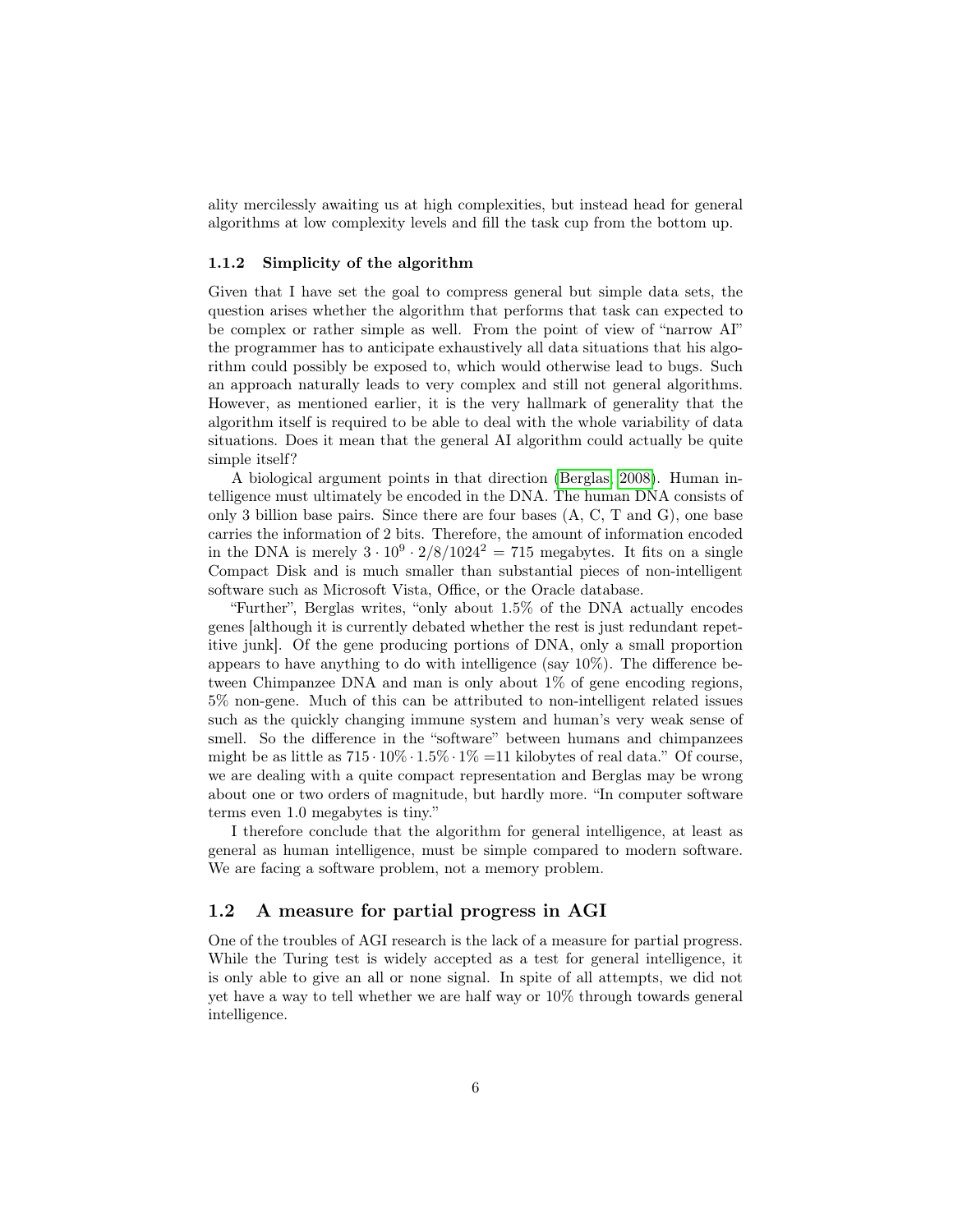The reason for that disorientation is the fact that every algorithm that achieved part of what we may call intelligent behavior, has failed to generalize to a wider range of behaviors. Therefore, we could not tell whether we have made some progress in the right direction or whether we have been on the wrong track all along. As [Dreyfus](#page-27-5) [\(1992\)](#page-27-5) cynically remarks, progress in AI is like the man who tries to get to the moon by climbing a tree: "one can report steady progress, all the way to the top of the tree". Since dead ends have been ubiquitous there has been growing skepticism in the AI community.

However, since [Hutter](#page-27-2) [\(2005\)](#page-27-2) has mathematically solved the AGI problem (!), and the core part to be made tractable is the compression part, we can formalize partial progress toward AGI as the extent to which general compression has been achieved.

As I argued in ch. [1.1,](#page-3-1) if we start out with a provably general algorithm that works up to a complexity level, thereby solving all simple compression problems, the objection about its possible non-generalizability is countered. The measure for partial progress then simply becomes the complexity level up to which the algorithm can solve all problems. Here, I will try to formalize that measure.

Suppose, we run binary programs on a universal prefix Turing machine U. U's possible input programs  $p_i$  can be ordered in a length-increasing lexicographic way: "" (empty program), "0", "1", "00", "01", "10", "11", "000", etc. up to a maximal complexity level L. We run all those programs until they halt or for a maximum of t time steps and read off their outputs  $x_i$  on the output tape. In contrast to Kolmogorov complexity<sup>[1](#page-6-0)</sup>, we use the time-bounded version – the Levin complexity – which is computable and includes a penalty term on computation time [\(Li and Vitányi, 2009\)](#page-27-6):

$$
Kt(x) = \min_{p} \{|p| + \log t : U(p) = x \text{ in } t \text{ steps}\}
$$

Saving all the generated strings paired with their optimal programs  $(x_i, p_i^o)$  with  $p_i^o = \{p : Kt(x_i) = |p| + \log t, |p| \leq L\}$ , we have all we need for the progress measure. The goal of the general compressor is to find all such optimal programs  $p_i^o$  for each of the  $x_i$ . If p is the actual program found by the compressor, its performance can be measured by

$$
r_i(L) = \frac{|x_i| - |p|}{|x_i| - |p_i^o|} \in [0, 1]
$$

if the current string x is among the  $\{x_i\}$ . If not, there is no time-bounded solution to the compression problem. The overall performance  $R$  at complexity level L could be used as a measure for partial progress in general compression and be given by averaging:  $R(L) = \langle r_i(L) \rangle$ . For example, one could start with a small  $L$  until  $R$  approaches 1 and increase  $L$  gradually as suggested by Fig. [1.1.](#page-4-0)

One may object that the number of programs increases exponentially with their length such that an enumeration quickly becomes intractable. This is

<span id="page-6-0"></span><sup>&</sup>lt;sup>1</sup>The Kolmogorov complexity of a string is defined as the length of the shortest program able to generate that string on a Turing machine.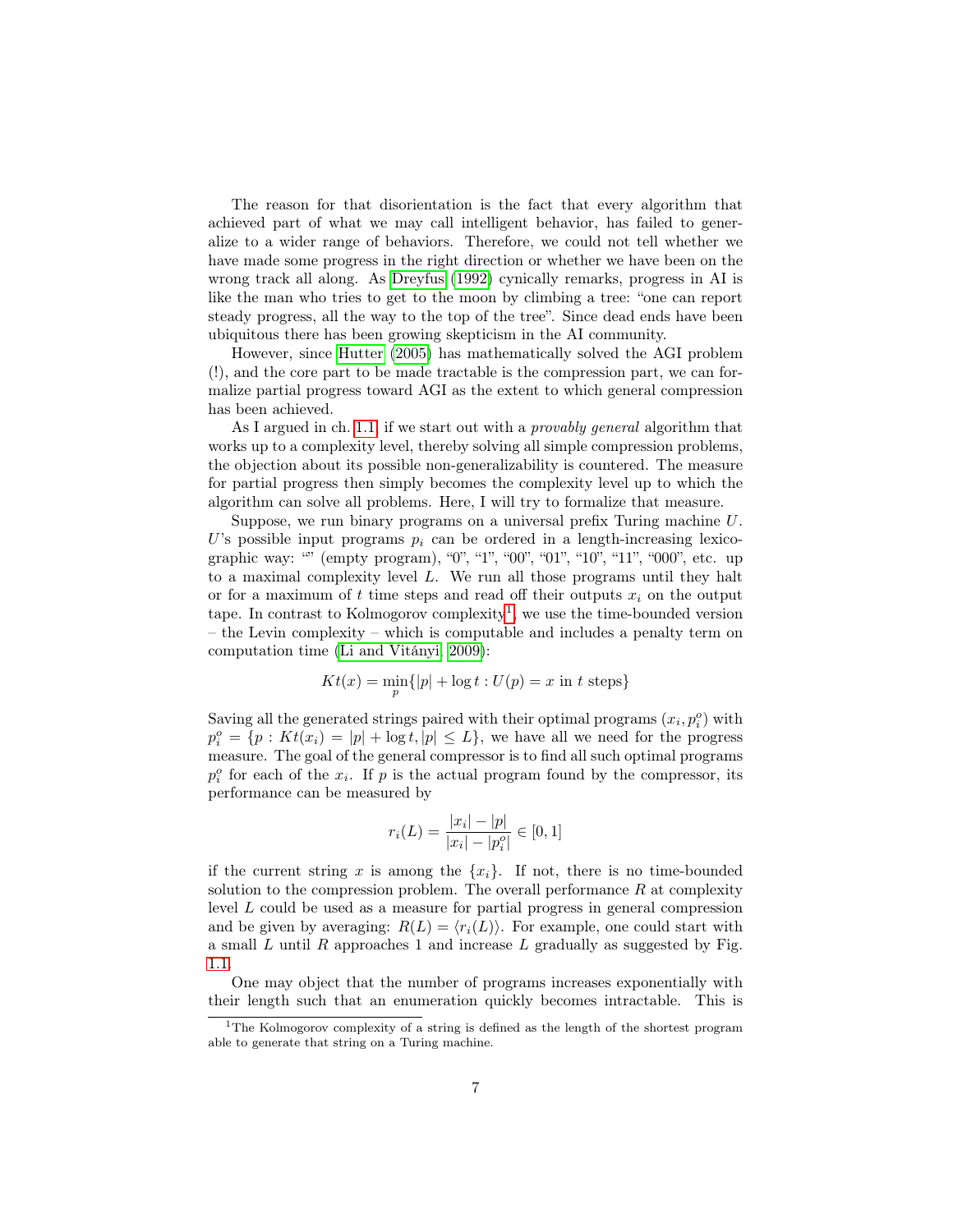a weighty argument if the task is universal search – a general procedure for inversion problems. However, I suggest this procedure to play the mere role of a test case for an efficient general compression algorithm, which will use completely different methods than universal search and the properties of which shall be outlined in ch. [2.](#page-7-1) Therefore, using the set of simple programs as a test case may be enough to set the general compression algorithm on the right track. If the limit complexity of what is tractable today is  $L_{\text{today}}$ , then I doubt that there exists an algorithm that is able to compress  $all$  sequences  $x$  that can be generated by a program p with  $|p| \leq L_{\text{today}}$ . It will be a matter of future tests to find out.

#### <span id="page-7-0"></span>1.3 How many sequences are constructively compressible?

It is well known in the theory of Kolmogorov complexity that most strings cannot be compressed; more precisely, only exponentially few  $O(2^{n-m})$  binary strings of length n can be compressed by m bits (see e.g. [Sipser, 2012\)](#page-28-4). Interestingly, the number of predictable sequences are also tightly bounded by an expression of the same order of magnitude  $\Theta(2^{n-m})$  [\(Kalnishkan et al., 2003\)](#page-27-7). This proven fact strengthens the intuition that understanding and therefore predicting the world is about compressing sensory data.

Since we can not compress most sequences, it suffices to find programs for that small fraction of compressible sequences. Further, we have to be aware that an optimal algorithm that compresses all compressible sequences may not exist. After all, it is not clear whether all information needed to infer the shortest program is present in the sequence itself or whether additional knowledge is required. For example, the first few digits of  $\pi$   $(3, 1, 4, 1, 5, 9, 2, 6, 5, 3, ...)$ may not contain enough information to infer  $\pi$ , they rather follow only after the discovery of additional knowledge about trigonometric functions and their properties.

In summary, we are heading for an algorithm that infers short programs generating most compressible sequences. The algorithm should be general from the start, i.e. be able to find most if not all sequences below a complexity threshold.

## <span id="page-7-1"></span>2 Properties of the general compressor

Conventionally, when designing an algorithm, one is implicitly forced to make a choice: either the algorithm is endowed with a strong inductive bias towards a specific narrow class of data (e.g. linear regression), which requires careful preparation of data and checking the requirements of the algorithm (e.g. normality of distributions), or one uses structures that can process broad classes of data, such as neural networks, but leads to the curse of dimensionality. The former leads to efficient inference but breaks down if the data is not in the appropriate format. The latter is widely applicable but the struggle is with low convergence rates, local minima or overfitting. In both cases careful tuning is required by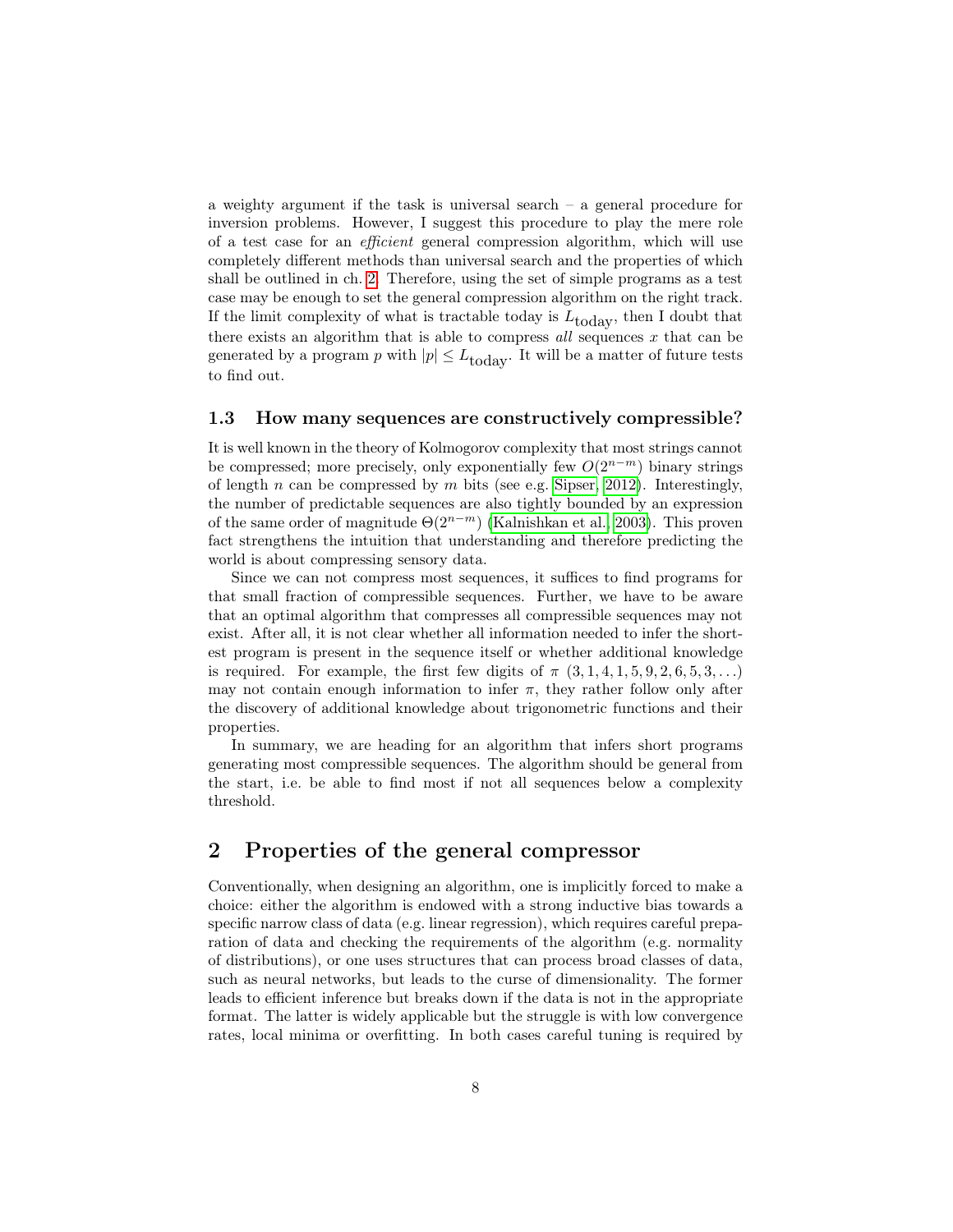the programmer. Christoph von der Malsburg<sup>[2](#page-8-1)</sup> diagnosed this situation quite cynically by saying that most of the final algorithm's intelligence resides not in the algorithm itself but in the programmer's intelligent tuning.

#### <span id="page-8-0"></span>2.1 Data-dependent search space expansion

How shall we solve that dilemma? My suggestion is that the inductive bias should change dynamically as data arrives.

To illustrate the idea, consider the following sequence:

- 1, 3, 1, 3, 2, 4, 2, 4, 2, 3, 5, 3, 5, 3, 5, 4, 6, 4, 6, 4, 6, 4,
- 1, 4, 1, 4, 2, 5, 2, 5, 2, 3, 6, 3, 6, 3, 6, 4, 7, 4, 7, 4, 7, 4, ...

The first 4 digits may indicate that the sequence alternates between 1 and 3. This hypothesis is then expanded as a new alternation is discovered subsequently between 2 and 4. This may lead to the hypothesis that we are dealing with blocks of alternation subsequences. The next block alternates 3 and 5 and we discover that each block is longer by 1 element than the previous block, while the starting number is also increasing from 1 to 2 to 3 and so on, while the difference between alternating numbers is always 2. This hypothesis is changed again when 1 and 4 start to alternate, hence it looks like the starting number and block length has been reset and the difference is increased to 3.

In fact a quite simple program can be written to generate that sequence. But how could it be inferred? Humans obviously can do this. We notice that the inductive bias and the corresponding search space is increasingly expanded in directions dictated by the data itself. First, alternation can be parametrized by two numbers – a small search space quickly instantiated with 1 and 3. Then it is expanded to represent blocks of subsequences containing alternating sequences. Then, not two numbers are saved, but the starting one and the difference (equal to 2 then to 3) are saved. And finally the simplest parametrized representation that contains the present sequence is found: blocks of alternating sequences of variable differences and block lengths.

Conventionally, one would either preprogram this parametrization and learning would simply consist of finding the parameters. Or one would define a large search space of programs containing the correct one and end up being lost in the search space. In contrast to that, I suggest starting with a small search space and expand it in directions imposed by the actual data.

Of course, I am not the only one who thought about this problem. An interesting piece of work comes from the Bayes community. [Kemp and Tenenbaum](#page-27-8) [\(2008\)](#page-27-8) present an algorithm using hierarchical Bayesian inference in order to "discover structural form", e.g. given feature vectors of animal properties inferring that they should be arranged on a (evolutionary) tree rather than on a chain, circle or grid. The interesting property is that learning is reasonably fast given a quite large search space. After all, the structural forms are not given a priori. Thus, an interplay between several Bayesian hierarchies happens. First, a piece of data comes in and produces a slight bias towards one of the struc-

<span id="page-8-1"></span><sup>2</sup>Personal communication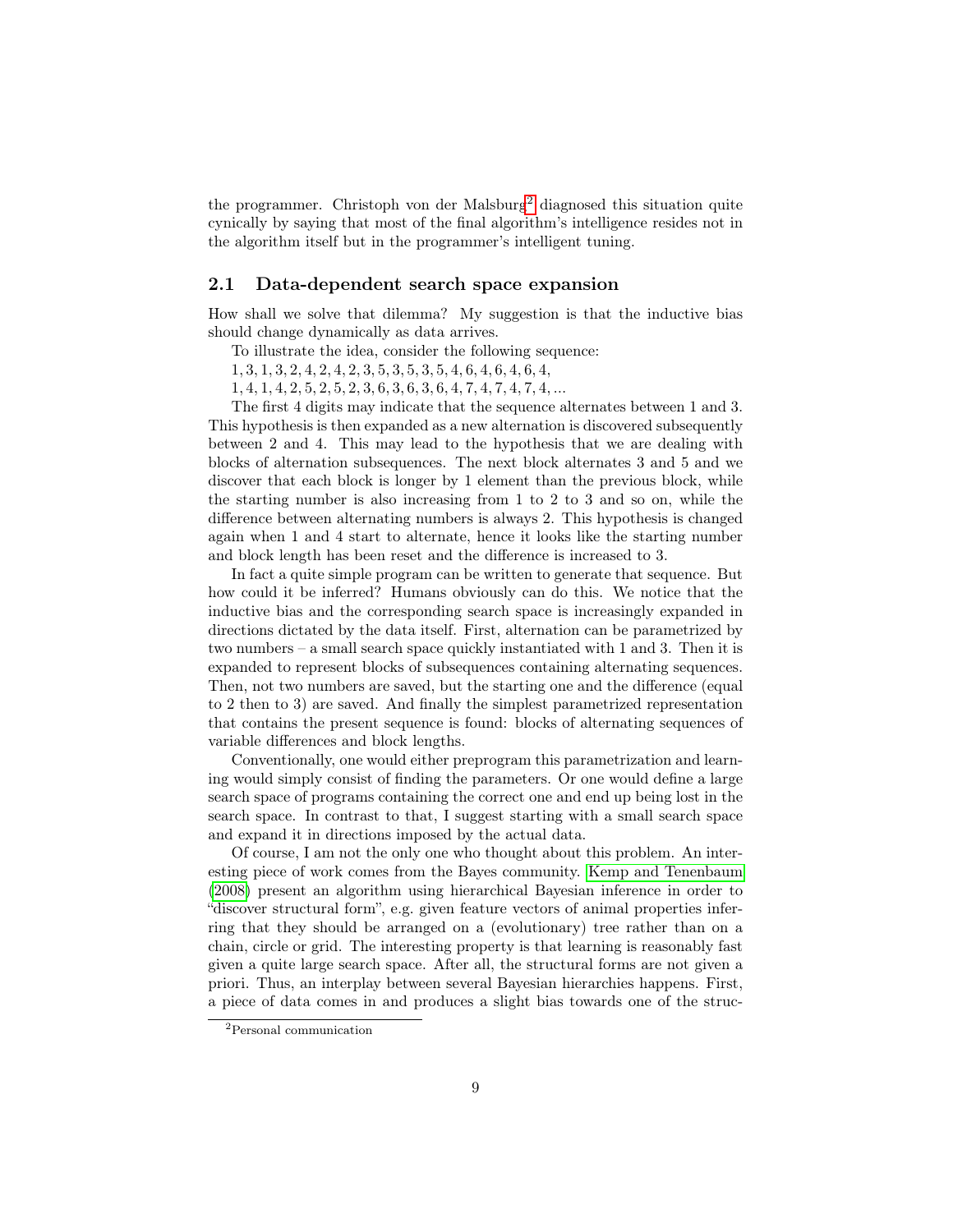tures. Then, this slight inductive bias toward some of the structures is used to categorize new data more efficiently, which leads to an even faster formation of bias toward a structure. Hence, we see here a nice example of a flexible inductive bias. The downside is though that the overall large space of structures has to be defined, in this case by a graph grammar generating the structures. Consequently, the whole big search space is still given a priori, learning is mere selection of one of the hypotheses in the large space; just inference is made in clever way. In contrast to that, I suggest to refrain from defining the search space of the algorithm before data arrives.

Actually, this insight should be obvious. After all, the scientific method does not prespecify all possible theories that could explain all possible worlds before starting to observe the world experimentally. Instead, when new data comes in, scientists try to find a set of simple explanations consistent with it and all previous data. In computer science terms, a large search space is traversed efficiently by ruling out large subspaces inconsistent with data. Solutions of considerable complexity can be found that way, just think of modern theories in physics.

Our line of reasoning suggests to the following iterative approach.

- 1. Look at a sufficiently small piece of data.
- 2. Construct a set of as simple as possible hypotheses consistent with  $it a$ small search space.
- 3. Look at the next piece of data and compute the likelihoods and posteriors of the hypotheses.
- 4. Expand the search space around the most likely hypotheses, e.g. find generalizations or supersets of the most likely hypotheses. Discard the unlikely ones.
- 5. Go to 3 until the posterior probability of a hypothesis is large enough.

#### <span id="page-9-0"></span>2.2 Features and hypothesis sequences

The crucial question becomes how to construct the set of simplest hypotheses consistent with the sequence part seen so far. If we solve this problem for arbitrary sequences, I suspect that the most difficult task for a general data compressor will be solved.

For example, consider a sequence, starting with  $1, 3, \ldots$  Suppose one considers the null hypothesis that it is a deterministic first-order Markov sequence using addition. Then, the only unknown is the summand which can be fitted to be  $2 - a$  small search space  $-$ , and the sequence can be continued to  $1, 3, 5, 7, 9, \ldots$  There are several ways the null hypothesis can be expanded: it can be questioned in three possible ways. The sequence could be

- indeterministic,
- higher-order Markov or non-Markovian at all, or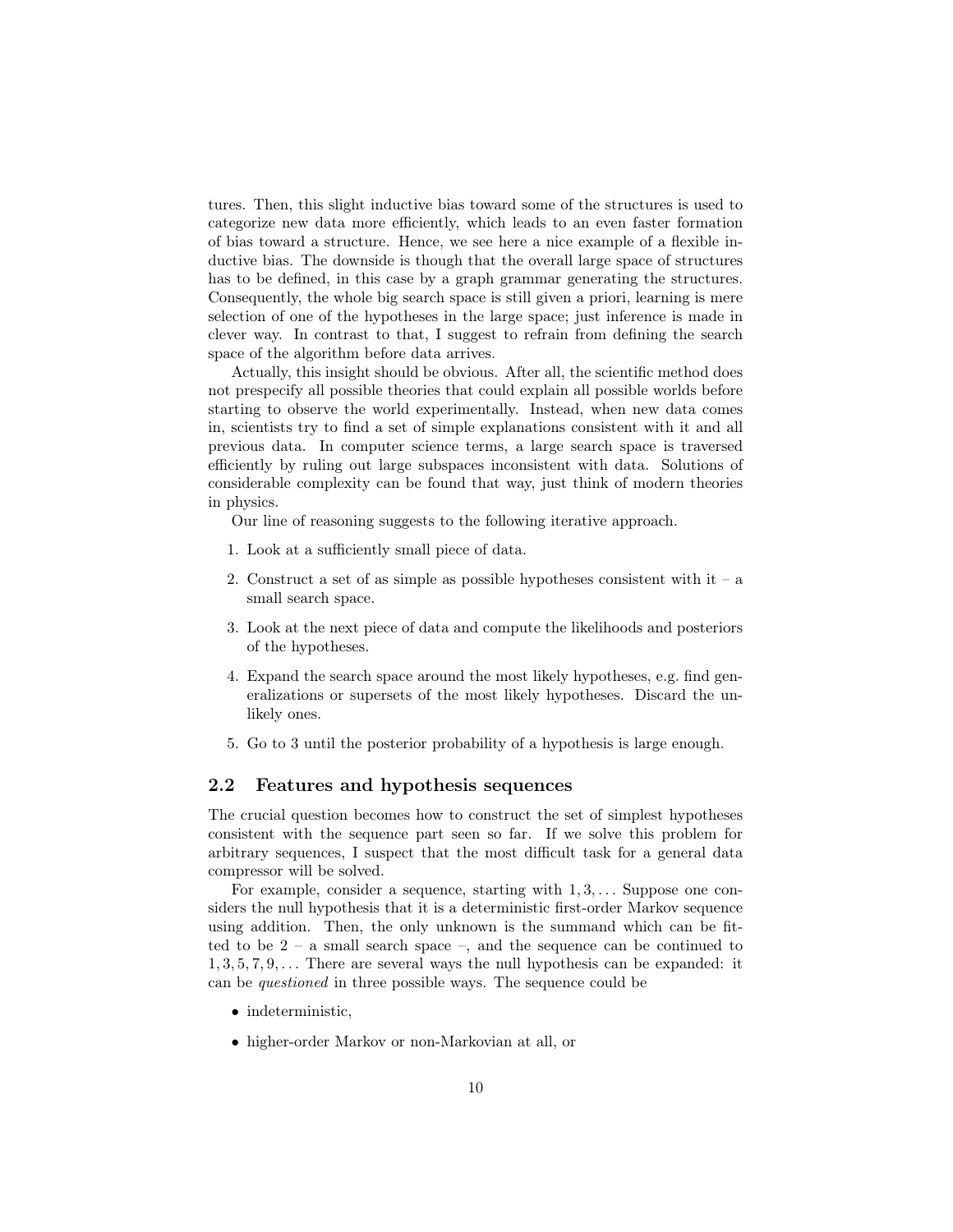• using a different arithmetic function or an arbitrary function,

or a combination of any of them. It seems to be a general observation that the definition of a hypothesis consists of features (here determinism, Markovianity and the applied function) that can be questioned systematically and from which new hypotheses can be derived. The null hypothesis is a specification of the search space, the inductive bias, within which a search algorithm has to find a solution. The "narrow AI" approach is marked by the fact that such specifications are provided by a human programmer after a careful prior examination of the data set. Only the remaining "blind" search is performed by the algorithm, which is then proudly announced to be "intelligent" [\(McDermott, 1976\)](#page-28-5). If we want to depart from such practices, we have to find an algorithmic way to question those specifications and corresponding underlying assumptions.

For example, a higher order Markov process can be described by taking data from n previous entries implying position offsets described by the family of sets  $\{-1, -2, \ldots, -n\}$  parametrized by n. Searching for a solution in this subspace is what I call expanding the hypothesis in the direction of the feature. Expanding in the direction of Markovianity thus leads to a sequence of possible alternative hypotheses, ordered after complexity: 2nd, 3rd,... , n-th order Markov processes. This ordered set of alternative hypotheses in the direction of a particular feature is what I call hypothesis sequence.

Overall, it seems that features act as a "basis" and elements of a hypothesis sequence act like "coordinates". Specifying the value of each feature leads to a sufficient specification of the problem for a search algorithm to solve it. The metaphor of a feature basis will prove useful, as we will see later, and hopefully could move beyond a metaphor and acquire a precise mathematical meaning at some point.

#### <span id="page-10-0"></span>2.3 Measuring progress: the compression rate

Compressing data means finding a representation of it that takes less memory. In our case, we want to infer programs that generate a sequence. Consider the finite string with length 16: 0001111100000000. Assuming it to be defined on the domain  $\{0, 1\}$  and each entry drawn from it with probability  $p = 0.5$ , then its entropy is  $H_0 = -16 \log_2(p) = 16$  bits. It takes 16 bits of memory to store it. Suppose, we have inferred a parametric program that represents "start at position n and write l ones, all others are zero". As n and l can range between 1 and 16, each of them requires  $H_{\text{pars}} = \log_2 16 = 4$  bits to be specified. Additionally the program itself requires memory  $H_{\text{prog}}$ . The goal is to maximize the compression rate

$$
1 - \frac{H_{\text{prog}} + H_{\text{pars}}}{H_0}
$$

each time a new representation is found.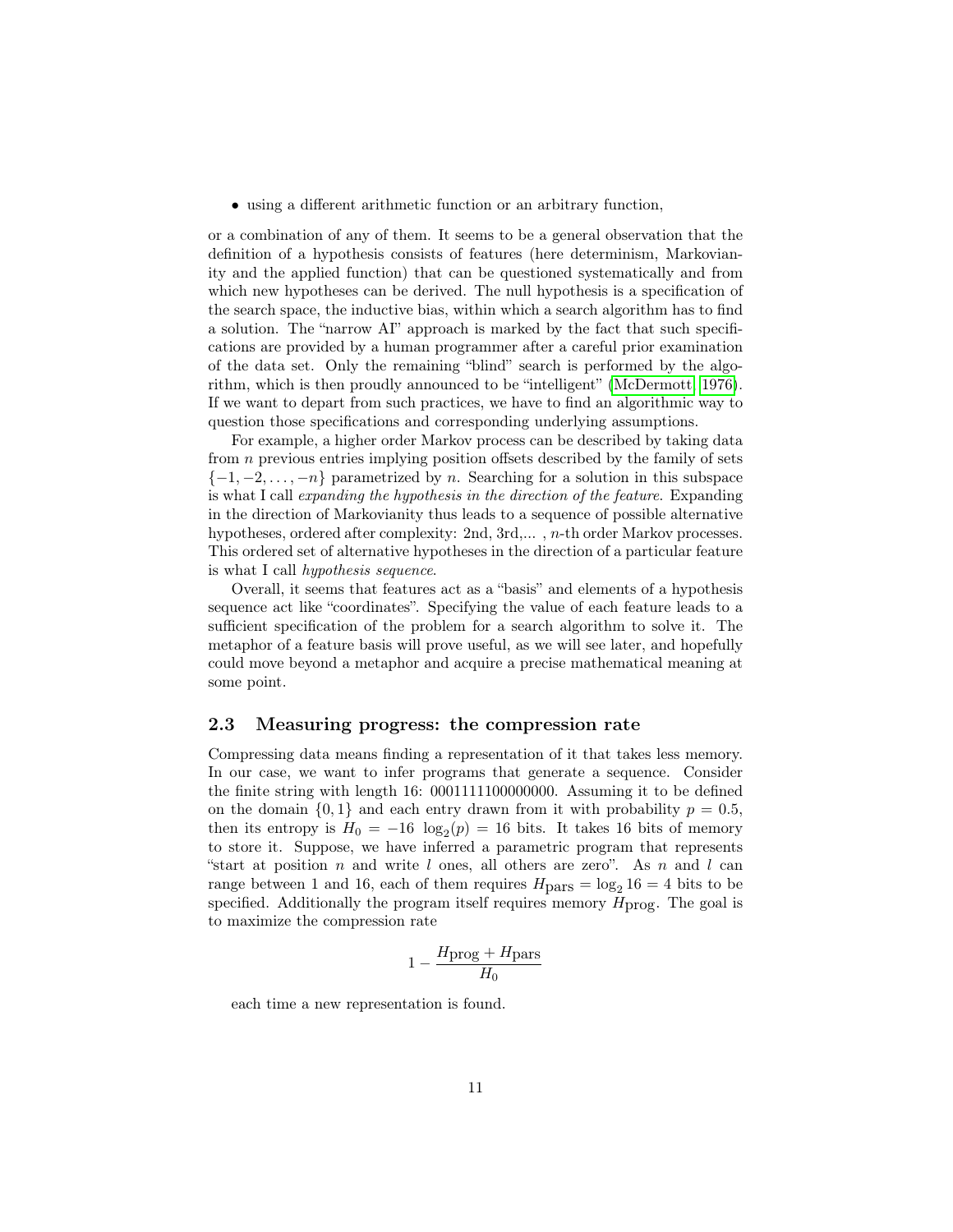#### <span id="page-11-0"></span>2.4 Recursiveness

Suppose, such blocks of ones occur 10 times in a string of length 1024. Then specifying all starting positions and lengths takes  $H_{\text{pars}}^{(1)} = 2 \cdot 10 \cdot \log_2(1024) =$ 200 bits. Neglecting the size of the program it corresponds to a considerable compression rate of  $1-200/1024 = 80.4\%$ . But suppose we discover a regularity in the starting positions and lengths, say  $n_i = 100 \cdot i$  and  $l_i = 4$ . Then only one length has to be specified and the step size (100), which takes only  $H_{\text{pars}}^{(2)} = 20$ bits and pushes the overall compression rate to  $1 - 20/1024 = 98\%$ . In this fashion, data can be compressed recursively in the sense that the same data compression machinery is first applied to the data itself and then recursively to the parameters of the models. Here we notice the need for the generality of the data compressor: after all, we had a single binary sequence at first and then two integer sequences for the starting positions and lengths, respectively. A recursion level should be accepted if compression is increased. Recursive data compression can reach arbitrary high levels until no more compressive model is found. A great example in science is the quest for unification in physics: the standard model of particle physics is left with only 19 parameters to be explained in a grand unified theory. In contrast to this, AI algorithms usually do not possess additional compression levels, except in the small field of metacognition research [\(Cox, 2005\)](#page-27-9). But even there compression is not recursive, i.e. different algorithms are used at meta-levels, except some notable examples from Marvin Minsky's group [\(Singh, 2005;](#page-28-6) [Morgan, 2013\)](#page-28-7). If we want to build a general compressor though, there is no way we can foresee which type of algorithm is needed for which data set and at which level: the compressor has to be general enough to handle them all.

#### <span id="page-11-1"></span>2.5 Orthogonality of the feature basis

In ch. [2.2](#page-9-0) we gave an example of three features. Those features are orthogonal in the sense that the specification of each of them does not contain information about any of the others. Markovianity does not bear on determinism of the applied function, nor does (in)determinism specify dependence structures or the applied function etc. Formally, the pairwise mutual information between all features should be zero. We should aim to find an orthogonal feature basis for the description of a data set since otherwise features share information and lead to redundancy in the representations, which implies a lower total compression rate. Orthogonality also specifies the search procedure. Suppose we have answered the question about the dependence structure and found out that the current sequence entry only depends on the previous one. Then all remaining questions boil down to describing that dependence and can be tackled independently. In other words, only orthogonal features need to be considered.

In summary, our compression algorithm can be characterized as follows. First, it has to find an orthogonal feature basis and expand in the direction of those features. Then the likelihood of each hypothesis in the space spanned by the feature basis can be computed. Then the hypothesis with the largest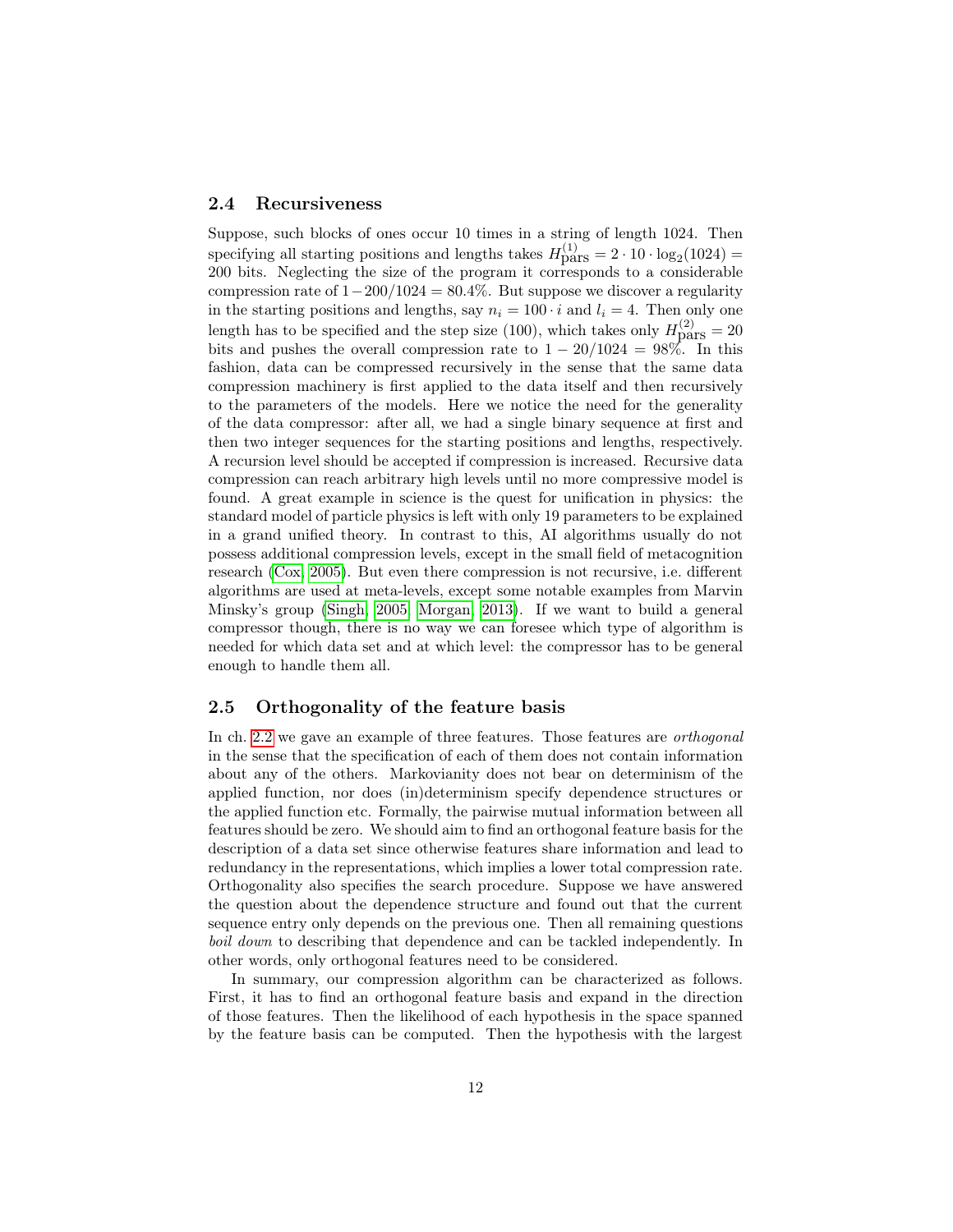posterior probability can be expanded further etc. while we look at more and more data. We should use the posterior instead of the likelihood since the Bayes theorem automatically takes care of Occam's razor – the trade off between explanatory power of a model and its complexity (see chapter "Model comparison and Occam's Razor" in [MacKay, 2003\)](#page-27-10). In parallel, since the feature basis is parametrized, the residual entropy in the parameters should be compressed further in higher recursion levels leading to increasingly simpler and powerful models.

#### <span id="page-12-0"></span>2.6 Extracting orthogonal features

After establishing orthogonality the search space for a feature basis is severely reduced. Nevertheless, features have to be extracted somehow. In Principal Component Analysis (PCA) at each step a vector is first defined pointing to the direction of largest variance and then the data cloud is projected onto the surface perpendicular to that vector such that the variance in its direction is nullified. Subsequently, only the residual variance in perpendicular directions is considered such that ultimately an orthogonal basis is found ordered after the variance "explained" by the vectors. Analogously, orthogonal features can be extracted when focusing on the residual variance of the data. For example, consider a point B lying exactly in the middle between two other points, A and C. Suppose the features "distance" and "angle" are available to the system. First, the system would notice that the distances A-B and B-C are equal and thereby discover the equidistancy feature, since two equal distances leads to compression (see ch. [4.1\)](#page-22-1). This feature may be viewed as the first "principal component". Then, images can be sampled holding the equidistancy feature active, which results in random isosceles triangles. Subsequently, the residual variance is found in the angle feature which is  $180^{\circ}$  (or  $\pi$ ) – again a compressible number – in the case of B lying in the middle between A and C. This leads to the discovery of the "between" feature. In this way, the situation "B is in the middle between A and C" can be described in a complete and orthogonal feature basis:  $midle =$  equidistant and between. The basis is orthogonal, because angles and distances can be changed independently of each other. It is complete, because constraining a point to be in equal distance to two other points while lying at the same time between them, necessarily produces instances of the "middle" situation.

Even though the requirement of an orthogonal and complete basis and a PCA-like procedure for its search greatly reduces the search space for features, it is not clear enough to me how to find features in arbitrary data situations and constitutes one of the frontiers for future research. A crucial, feature defining step seems to be the ability to realize that the current data situation is a special case of a general one. After all, as I argued in ch. [2.1,](#page-8-0) the general description must not (and can not) be given a priori.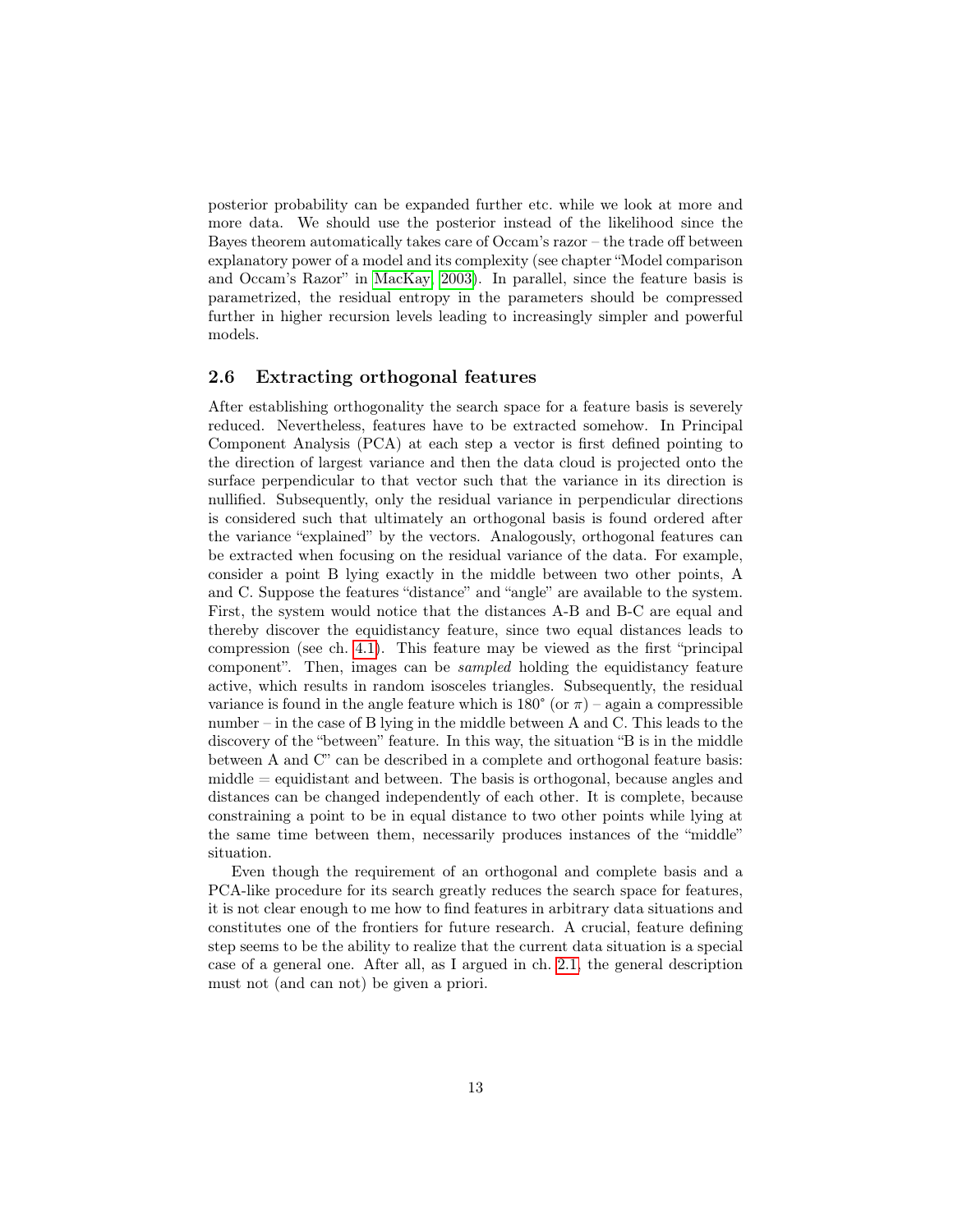#### <span id="page-13-0"></span>2.7 Interpretation rivalry

Someone said that the idea of splitting the AI field in a multitude of subfields has marked the beginning of the failure of the whole field. After all, perception requires reasoning, reasoning requires learning, learning has to rely on planning an vice versa – all subfields are actually densely interconnected in the human mind. Hence, the attempt to solve them separately from the others may have slowed down the progress in general AI.

For example, image segmentation in computer vision suffers from the problem that our ability to segment an image into separate objects and their parts heavily depends on our knowledge about the objects. As I will argue in ch. [4.1,](#page-22-1) the conceptualization of objects is driven by compression. Therefore, an image or sequence, should be segmented in such a way that compression is maximized. I suggest that a sequence should be segmented in those cases when all segments are highly compressible while the whole sequence can not be easily compressed. For example, piecewise constant sequences: 15, 15, 15, 15, 32, 32, 32, 32, 32, 32, 7, 7, 7, 7. Implicitly, it was assumed here, that the segmentation consists in finding a partition of the position set  $\{1, \ldots, 14\}$  into intervals, and not an arbitrary partition. This bias can again be explained by the recursiveness of general compression: intervals can be described simply by two numbers while the description of a generic subset would have to enumerate all positions that it consists of.

In essence, the problem consists of finding an assignment of every data point to a subset of the partition. Like in multistable perception images where the same image can be interpreted in several ways, one can frame the problem as a rivalry for different interpretations of the same image, while trying to maximize compression. The problem is reminiscent of the famous Ising model in which the spins of a hot ferromagnet are first oriented randomly, but increasingly form islands of equally oriented spins as the temperature decreases. This behavior is explained by a high energy that is required to keep neighboring spins in opposite directions. Similarly, a perceptual scene should naturally break up into segments/objects when trying to maximize compression.

## <span id="page-13-1"></span>3 Grounded reasoning

Although general data compression seems to be a central ingredient for AGI, several other important issues like language, memory, reasoning, commonsense knowledge, resourcefulness, brittleness and many others keep staring at the researcher intimidatingly. In the following, far from claiming to have solved anything, I will introduce my ideas about some of them and highlight the way, general data compression bears on them.

Suppose, general compression works. What then? One of the most burning questions in AI is the problem that AI systems do not really know anything about the world, commonsense knowledge possessed by any 3-year-old. As Marvin Minksy has put it, "no program today can look around a room and then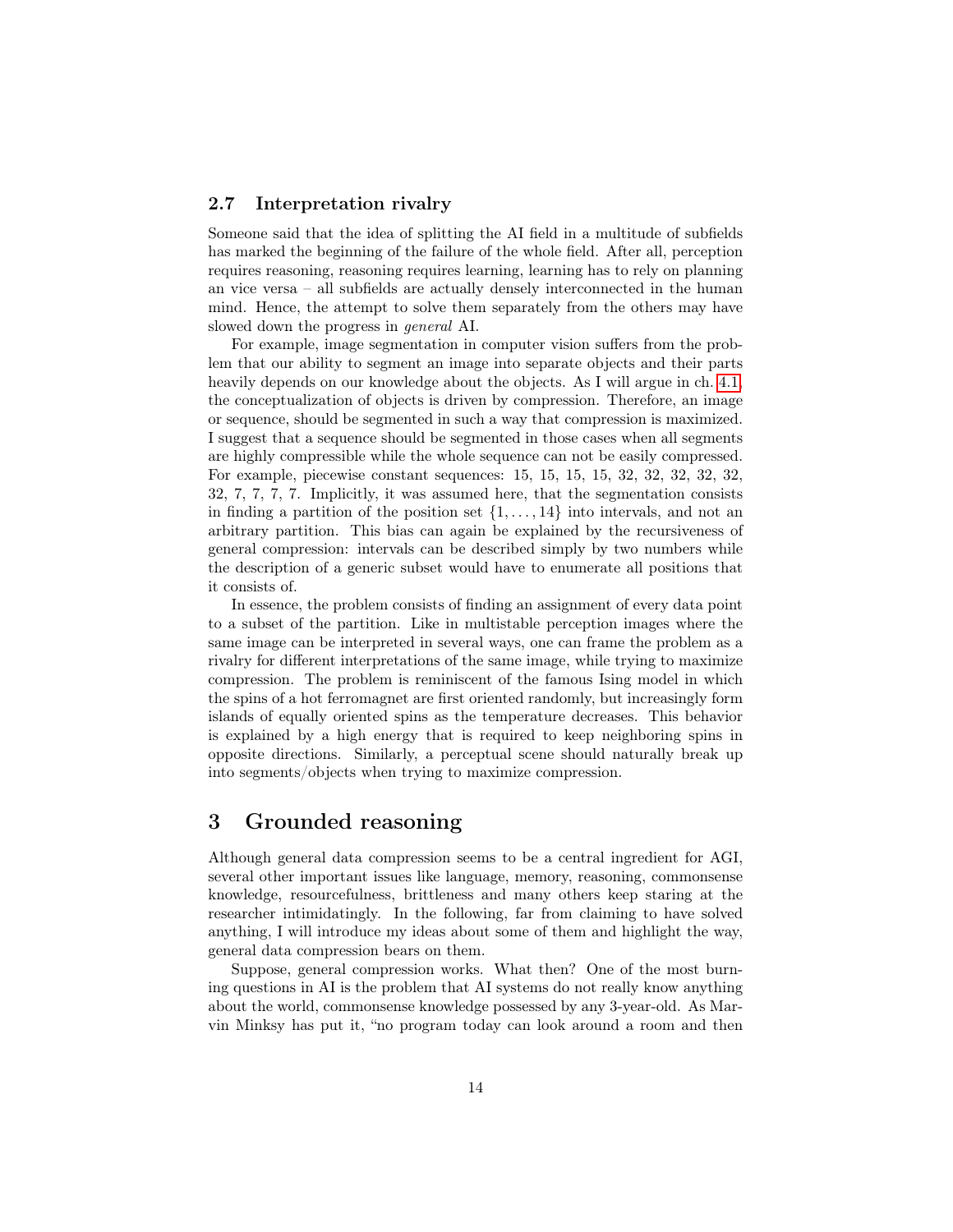identify the things that meet its eyes" [\(Minsky, 2011\)](#page-28-8). The problem is not just about identification but about being able to understand and describe the objects and knowing about their function.

In this section, I will argue why grounded reasoning is an important step towards commonsense reasoning an thereby towards AGI and how it densely and naturally interacts with general compression.

#### <span id="page-14-0"></span>3.1 What is grounding?

In his seminal paper, [Harnad](#page-27-11) [\(1990\)](#page-27-11) addresses the so-called symbol grounding problem – a symptom of a disease of purely symbolic AI systems:

"How can the semantic interpretation of a formal symbol system be made intrinsic to the system, rather than just parasitic on the meanings in our heads? How can the meanings of the meaningless symbol tokens, manipulated solely on the basis of their (arbitrary) shapes, be grounded in anything but other meaningless symbols?"

I suggest to split the problem into two subproblems. The first is a philosophical problem called intentionality: how can symbols or any representations for that matter re-present anything about the world? Where is the invisible arrow pointing from the symbol DOG to the real dog? And how can the symbol DOG ever express the ineffable meaning of a real dog? Based on such questions, there is a huge philosophical discussion about whether computers could ever think (see e.g. [Dreyfus, 1992\)](#page-27-5); after all, computers only juggle the symbols "0" and "1" around, without ever being able to know what anything truly means. I shall not dive into this discussion, but merely state that representations are not meant to possess any intentionality, there is no arrow, but merely a mechanical reaction to external stimuli. The "grandmother neuron" simply reacts to the occurrence of the grandmother in the visual field, it does not point to the grandmother in any way, nor does it "know" about the grandmother in any deeper epistemological sense.

The second subproblem is more important though. I define a system as grounded if it is able to form representations at arbitrary granularity. Imagine several feature bases of a square (Fig. [3.1\)](#page-4-0). It is easy to see, that four features are enough to specify the square, that is to form a complete, orthogonal basis for it. But the basis is not unique, Fig. [3.1a](#page-4-0) is just as good as [3.1b](#page-4-0). Further, a basis can be formed from line segments as in Figs. [3.1c](#page-4-0) and [3.1d](#page-4-0). However, it is the hallmark of features to represent an aspect of the stimulus while dismissing other information. Once the line feature is represented, it can only be changed by its parameters (end point coordinates), but not cut into pieces as in [3.1d](#page-4-0). One the feature base in [3.1a](#page-4-0) is chosen, changing  $\alpha$  leads to a rotation around the corner, but not, say, around the mid point of the square. The point is, once a feature basis of an object is chosen, the representation becomes atomic, such that the ability to form more fine-grained representations is lost. The only way to split the atoms is to go back to the low level input, either to the actual square stimulating the systems sensors or to generate an imagined square from the complete feature basis. Only then a new, more fine-grained feature basis can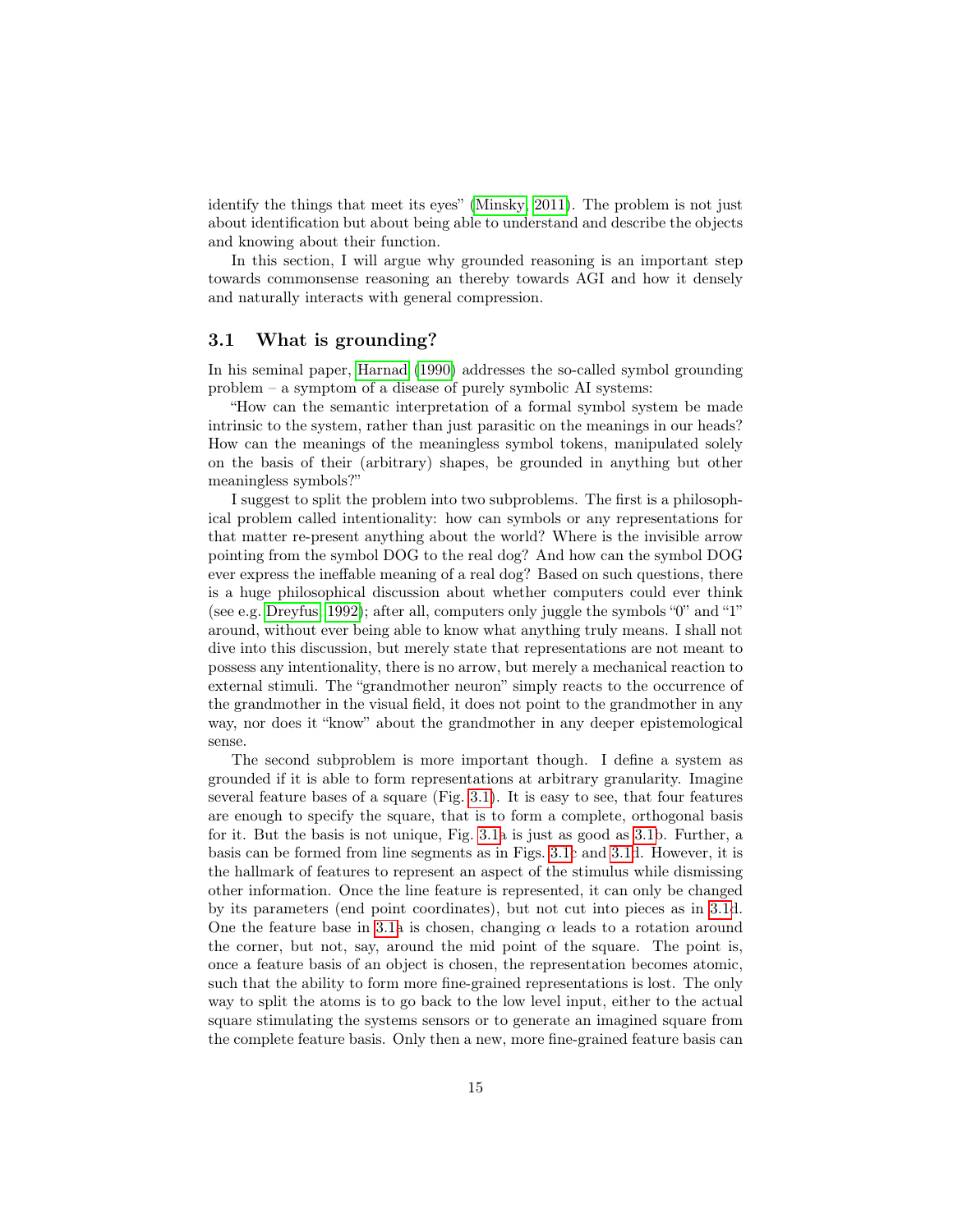be extracted, since only the low level input stimulus, presented to the system point by point, contains enough information to accomplish that task.

It may be interjected that it is exactly those variably fine-grained representations that hierarchical network approaches such as DeSTIN [\(Arel et al., 2009\)](#page-26-2) or Hawkins' Hierarchical Temporal Memories [\(Hawkins and Blakeslee, 2007\)](#page-27-12) develop at each of their levels. However, I see at least three problems associated with them. First, nodes at each level look at a specific, hard-wired patch of child nodes at the level below. Thus, a hierarchical segmentation of the image is essentially hard-wired and fails to fulfill the requirement of a data-dependent inductive bias (ch. [2.1\)](#page-8-0). Second, such hierarchies are designed for finding partonomic stimulus decompositions, while failing to find other representations (e.g. taxonomies). Finally, the representations can not be transformed, thus inhibiting resourceful thinking. The latter point is so important that the next subsection will be devoted to it. Nevertheless, hierarchical representations may well be the right solution, but their flexibility has to increase significantly, probably to obtain the same expressive power as the hierarchies of program trees in general.

Consider further the procedure in ch. [2.6.](#page-12-0) Assume a function that establishes whether a point is in the middle between two others has been hardcoded, making it impossible for the system to analyze it further. However, remarkably, this PCA-like procedure allows for the decomposition of a seemingly atomic/symbolic concept "middle" into its components "equidistant" and "between". A grounded system is able to dissolve a concept such as a "grandmother" into its conceptual components (e.g. body parts), the components recursively into their own components etc. down to the raw input image. It is thus the interaction between the concept and the low level input that allows for an analysis of variable granularity.

As we shall see, grounding will set the foundation for non-symbolic, context dependent reasoning and resourceful thinking.

#### <span id="page-15-0"></span>3.2 Resourcefulness

Intelligent problem solving requires the ability to think in different ways about the problem, which Minsky coined as resourcefulness [\(Minsky, 2006\)](#page-28-9). The research in the phenomenon of "insight" in thought psychology constitutes a well presentation of this issue. For example, in Karl Duncker's famous "candle problem" the subject is asked to fix a lit candle on a wall (a cork board) in a way so the candle wax won't drip onto the table below. To do so, the subject is provided a book of matches and a box of thumbtacks. Usually, subjects have difficulties to solve the problem until it dawns on them that the box containing the thumbtacks, can be tacked to the wall and serve as holder of the candle. Hence, humans have got the ability to think of a box sometimes as a container and sometimes as a supporting device.

In the so-called mutilated chessboard problem [\(Kaplan and Simon, 1990\)](#page-27-13), the two diagonally opposing corners of the 8 x 8 board are cut out. The subject is required to either cover this mutilated chessboard with domino pieces, each covering two squares, such that all 62 squares are fully covered, or to prove that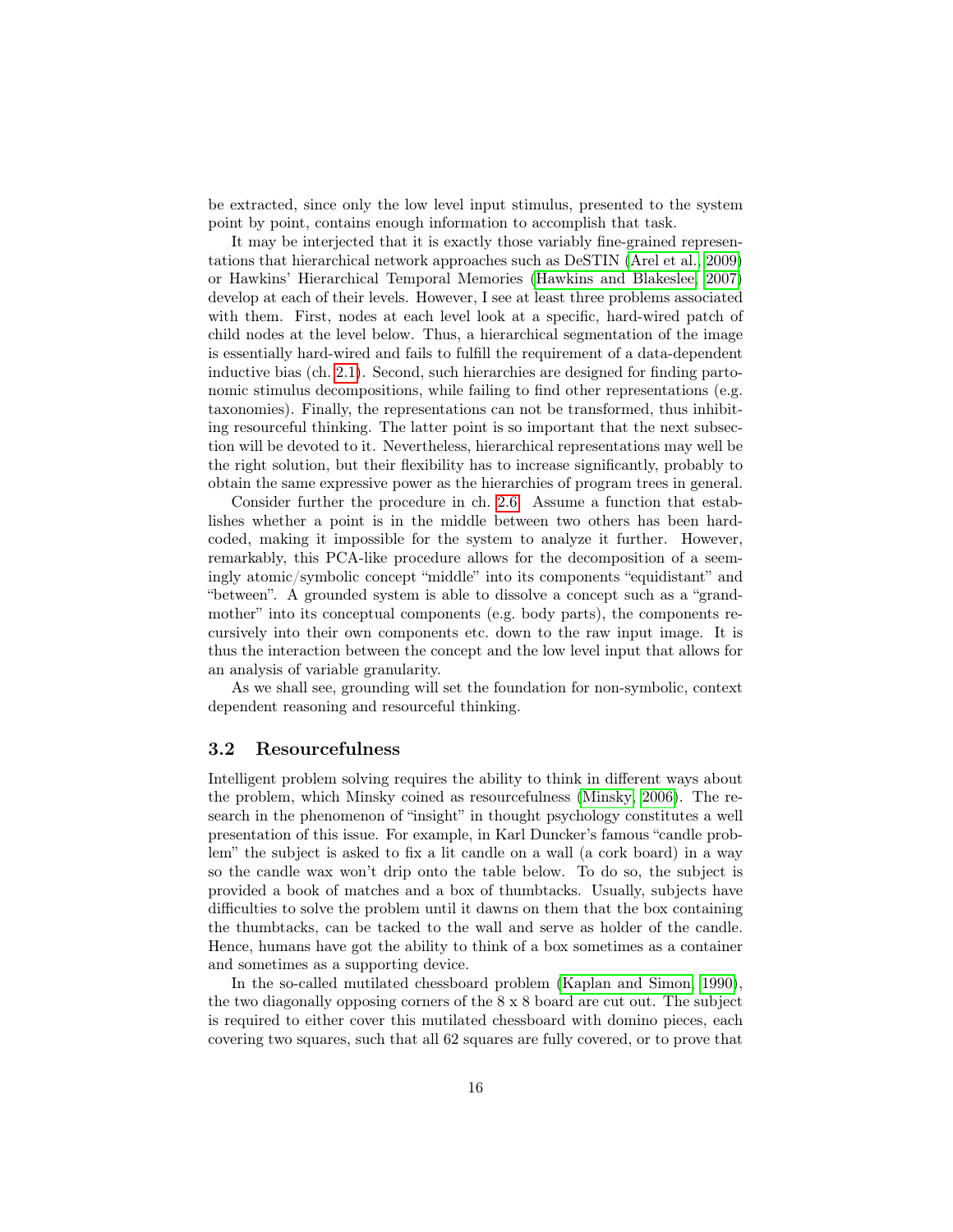

Figure 3.1: Possible feature bases representing a particular square.

the task is insoluble. Usually, after trying various coverings subjects experience an "aha" moment realizing that the two missing corners are of the same color, say white. Therefore, there are two more black squares than white squares. Since each domino piece covers one black and one white square, there will always be two black squares left after each covering of the board. And since two black squares are never adjacent on a chessboard, the task is insoluble.

The reason for the present discussion is that in such cases subjects need to switch to a different "representation space" [\(Kaplan and Simon, 1990\)](#page-27-13) of the problem – a different feature basis in our terminology – in order to solve it. First, the search space is spanned by the combinations of positions of domino pieces. Only after attending to the color feature of the chessboard and spanning the search space by the colors and numbers of squares, the problem can be solved efficiently. Only after switching from the containing to the supporting feature of the thumbtack box, the solution of the candle problem comes to mind.

As it was discussed in ch. [3.1,](#page-14-0) a square can be represented in different ways. A intelligent system has to be able to both understand that fact and to switch between various representations in order to be resourceful.

Resourcefulness poses by itself a strong argument against "narrow AI": if the representation of the problem is chosen a priori there is no way the system could change it. Whether the representation is symbolic or subsymbolic in nature, it intrinsically introduces a fixed induction bias to the system. As I have argued in ch. [2.1,](#page-8-0) in spite of being important and necessary the induction bias must be changeable in a flexible way.

This realization begs the question whether it is possible to find an algorithm for the transformation between features bases. Is there a general way to detect appropriate transformations, rotations in search space, so to speak? What con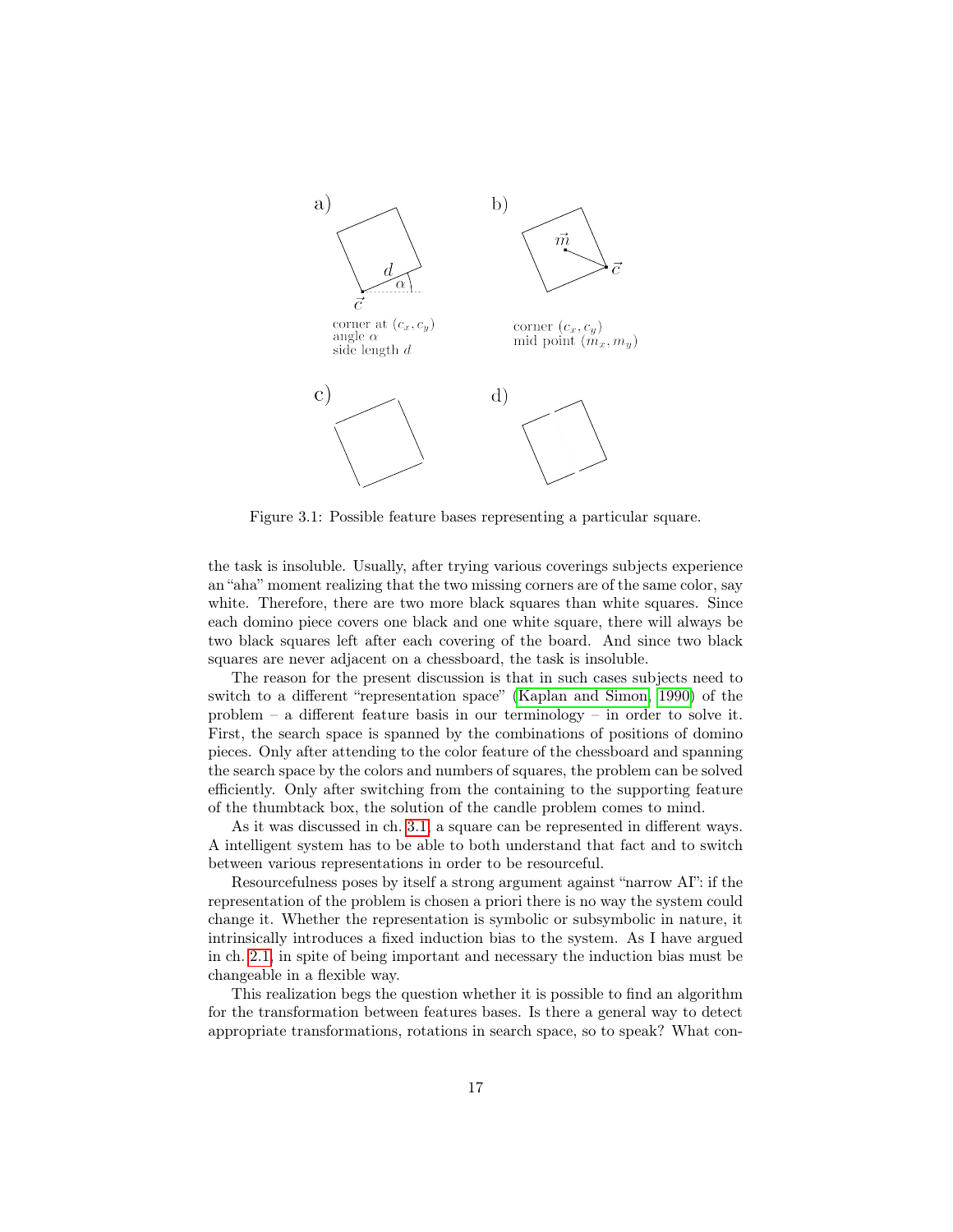nects two representations of the same data? Can such changes in representation can generally be achieved without going back to the input itself?

I suspect that the answer is negative; after all only the low level input contains all the information necessary to construct arbitrary representations. A plausible way to switch representations is to take the current one, generate a data sample from it (simulate it on the "mental stage") and look for a different feature basis to represent it again. For example, one should take a definition (a generative model) of a square, sample a particular square from it, observe some other features of it and span a different feature basis, which constitutes a different definition of the same figure. Without the input, there is no way to "cut through" the existing symbols; neither transformations into different feature bases seem possible without a severe task-specific formalization effort, nor are representations of variable granularity possible.

Therefore, resourceful thinking is only possible if any construction of the system's symbols must be performed via the input. Otherwise, it is either not possible to transform representations or  $-$  as it happens in formal logic – transformations decouple the symbols from the world/input, leaving them ungrounded, "dangling in the air" and independent of context.

In a nutshell, not only should the search for the right hypothesis describing the data depend on the data itself, but also the resourcefulness of thinking – the ability to represent the data in different ways – should be tightly tied to the data itself. As such, resourcefulness constitutes another argument for grounding.

#### <span id="page-17-0"></span>3.3 Formal logic for commonsense?

The AI community has been aware of the commonsense problem for quite a while, but tackled it with limited success, unfortunately [\(Mueller, 2010\)](#page-28-10). I suggest that the main reason for it is the lack of grounding of representations.

The grounding of representations has been neglected for quite a while although there have been calls for it [\(Harnad, 1990;](#page-27-11) [Barsalou, 1999\)](#page-26-3). Originally, the call was for grounding of symbols, since it is with symbols that reasoning has been represented, through usage of formal logic mostly.

Consider a commonsense problem, such using a string to tie a plant to a rod, that is stuck into the ground. The prevalent method in the commonsense reasoning community is to formalize the problem, such that all sorts of valid statements can be logically concluded from the formal logical system. The idea is to hand code abstracted relations between entities of the situation, add some arguably general properties of space and time, and then being able to express all other relationships in the situation basically through combinations of those abstractions, e.g. by forward chaining through the formal knowledge base.

There are several problems with such an approach. First, in practice, commonsense situations are very difficult to formalize and arguably the formalization process has to be done for each situation separately unless one has formalized the whole world somehow. Of course, this is exactly the ambition of projects like Cyc which try to do that since 1985 [\(Lenat, 1995\)](#page-27-14). Difficulty is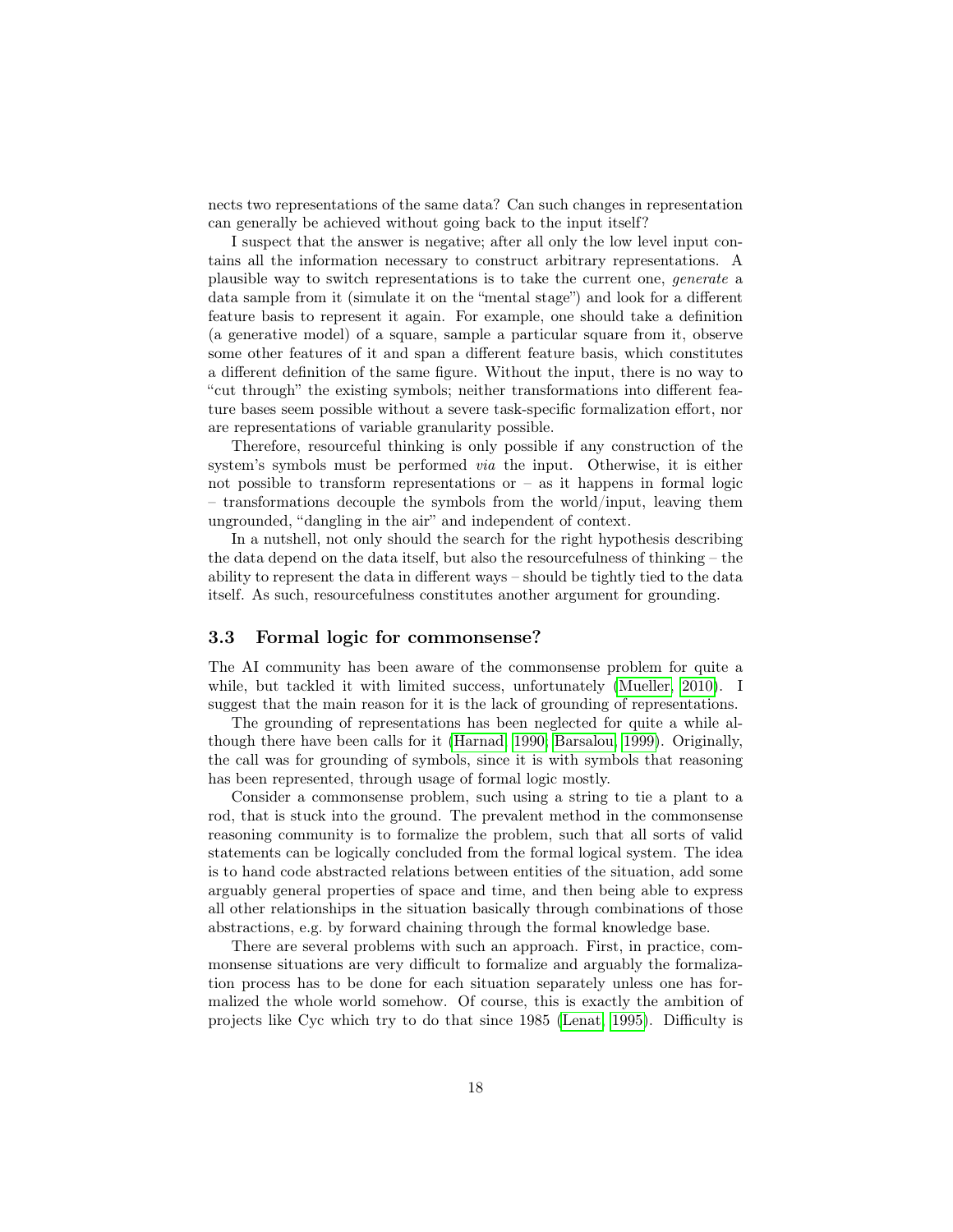not a formal argument of course, but we have to ask ourselves whether we are on the right path with such an approach.

Second, being ungrounded means having to carry the structure of a real world situation into one's system which bears a practical danger that the hand coded or concluded relations between entities will not hold as the system is scaled up [\(Bach, 2009\)](#page-26-4). There is no guarantee that the encoded relations are actually the correct abstractions from the world situations.

Third, ungrounded representations have difficulties reacting to new situations where a new context leads to different conclusions.

Therefore, I suggest a simulation theory approach, much along the lines of [Barsalou](#page-26-3) [\(1999\)](#page-26-3), that keeps a tight connection to the world while being able to reason about it, as I will argue in the subsequent chapters.

#### <span id="page-18-0"></span>3.4 The world as its own model: reasoning without formal logic

Up to now, we have mostly talked about representations and how to switch between them, but not how to reason about properties and relations in a grounded way.

Consider dropping a perpendicular from a corner of an isosceles triangle onto the base. Then we will land exactly in the middle of the base. That sort of task is quite easy to formalize and a formal proof that this is true for all isosceles triangles can be derived. On the other hand, consider the approach of a grounded mental simulation, which is arguably the way, humans solve the task [\(Barsa](#page-26-3)[lou, 1999\)](#page-26-3). From a representation of an isosceles triangle a particular sample triangle is drawn onto the mental stage. Then, the perpendicular is dropped that happens to land in the middle of the basis, a fact that can be read off from the mental stage using appropriate features. The main difference between the ungrounded and the grounded approach is that the former tries to arrive at conclusions through proofs, that is by transforming one's own representations, while the latter samples a particular situation top-down onto the mental stage, imposes the appropriate conditions and then reads off the result though bottom up activation of features. This is the kind of grounded reasoning employed by simulation theories.

Note that this sampling procedure implicitly computes a sort of modus ponens as in propositional logic. Given an isosceles triangle, it follows that the perpendicular onto the base will split it in half. Interestingly, only the premise – the presentation of a particular isosceles triangle in the simulation space/mental stage – is provided by the system. The implication clause itself is not represented anywhere in the system and still the conclusion can be measured from the mental stage. However, the implication clause is necessary for modus ponens to work. Where is it then?

It must be in the world itself then. I suspect that it is the structure of the world that implicitly "represents" by far the most knowledge. Either by perceiving the world, or by connecting with it by mental simulation, it seems possible to get access to that knowledge. In essence, it is not by hand coding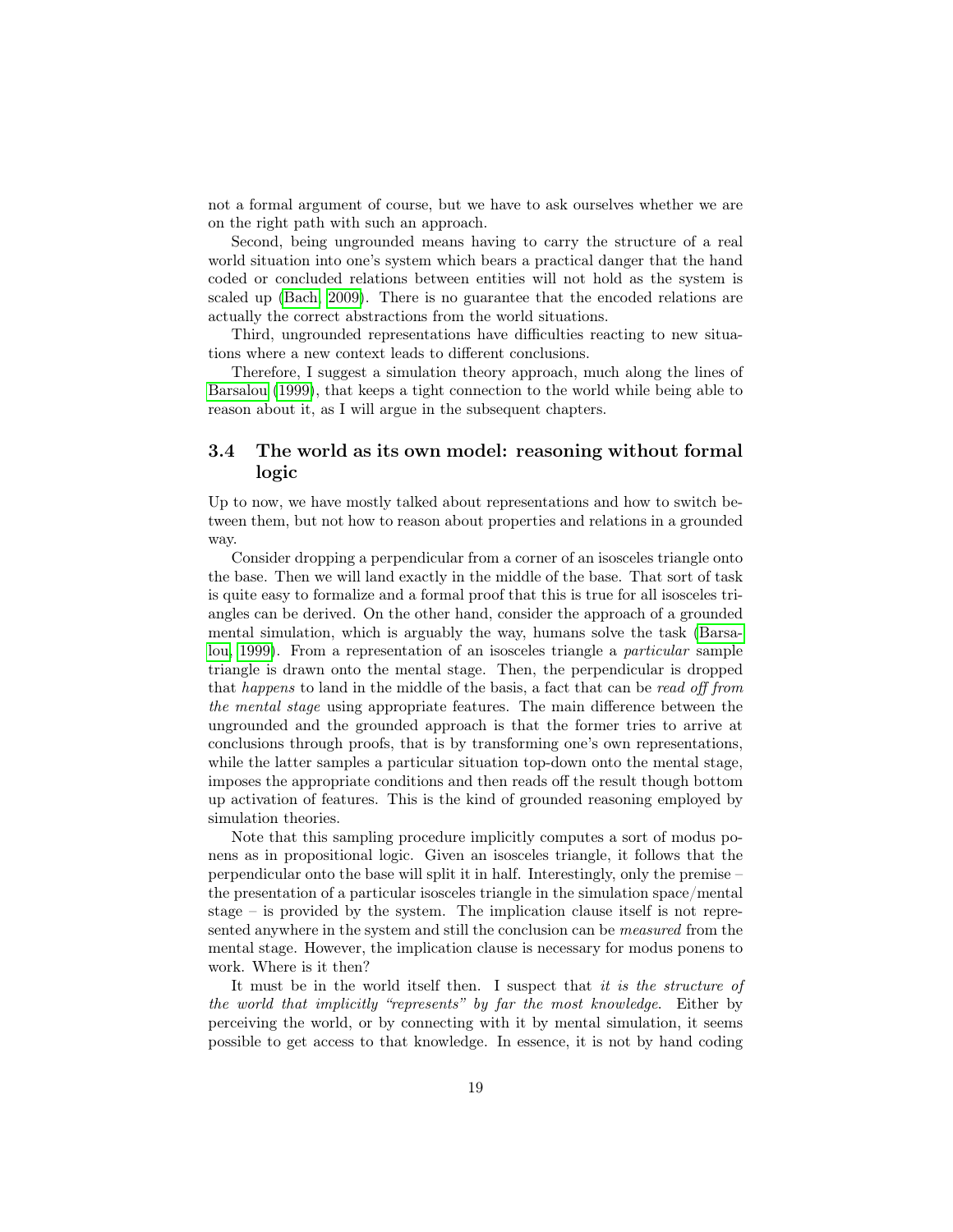or self-organized learning of large knowledge bases, but by letting the world itself "represent" the large part of our knowledge, the commonsense knowledge problem could be solved. Although this claim parallels Dreyfus' [\(1992\)](#page-27-5) call for Heideggerian AI, I do not share his rejection of representations per se: we do need representations in our systems, but they shall be grounded in the world and the world's intrinsic structure should be used for reasoning. Also, it is not the magic touch of reality that is sometimes suspected behind the successes of today's fashionable "embedded, embodied cognition", but a call for a tight connection between one's representations and the world. It is the informational richness of an actual image – be it real, virtual or imagined – that performs that intrinsic reasoning task.

Without going into details, other elements of logical reasoning, conjunctions, disjunctions, resolution etc. can be performed by simulation theories [\(Uchida](#page-28-11) [et al., 2012\)](#page-28-11).

It may be objected that it may be difficult to construct grounded knowledge of abstract concepts, while they are seemingly easy to construct in formal logic, e.g. loves(father, son). However, one shall not be fooled by the meaning that those symbols convey to us, since they do not ground the machine but just remind us of our own groundedness. I suspect that symbols tend to merely seduce the researcher to look for shortcuts around the grounding problem. Conversely, even though simulation theories seem only to be describing reasoning with visualizable, commonsense objects, one shall not underestimate the power of analogical reasoning in the formation abstract concepts. After all, the whole tradition of empiricist philosophy argues that the acquisition of abstract concepts may ultimately be grounded in perception.

#### <span id="page-19-0"></span>3.5 Universal quantification

An important problem to solve in simulation theories is universal quantification. After checking truth values of statements for some particular simulated samples, how can it be inferred that the same truth value will be observed for all samples under the present conditions?

Consider a probabilistic account: what are the chances of picking a random isosceles triangle such that the base happens to be cut exactly in the middle by the perpendicular? Not high, and the probability will decrease even more when measuring the cutting point with higher precision. Of course, this is not a strict proof, but as has been argued many times, human intelligence does not have to be perfect, but just good enough for correctly dealing with most situations in life.

If the system maintains hypotheses about the triangle in the background of reasoning, it can evaluate the likelihood that a particular unpredicted curiosity of the sample could have been generated by chance. Of course, one would have to specify what such a curiosity is and how it is to be identified. After all, why is cutting the basis at length fraction of 0.5 (in the middle) so much more suspicious and curiosity awakening than cutting it at 0.46878?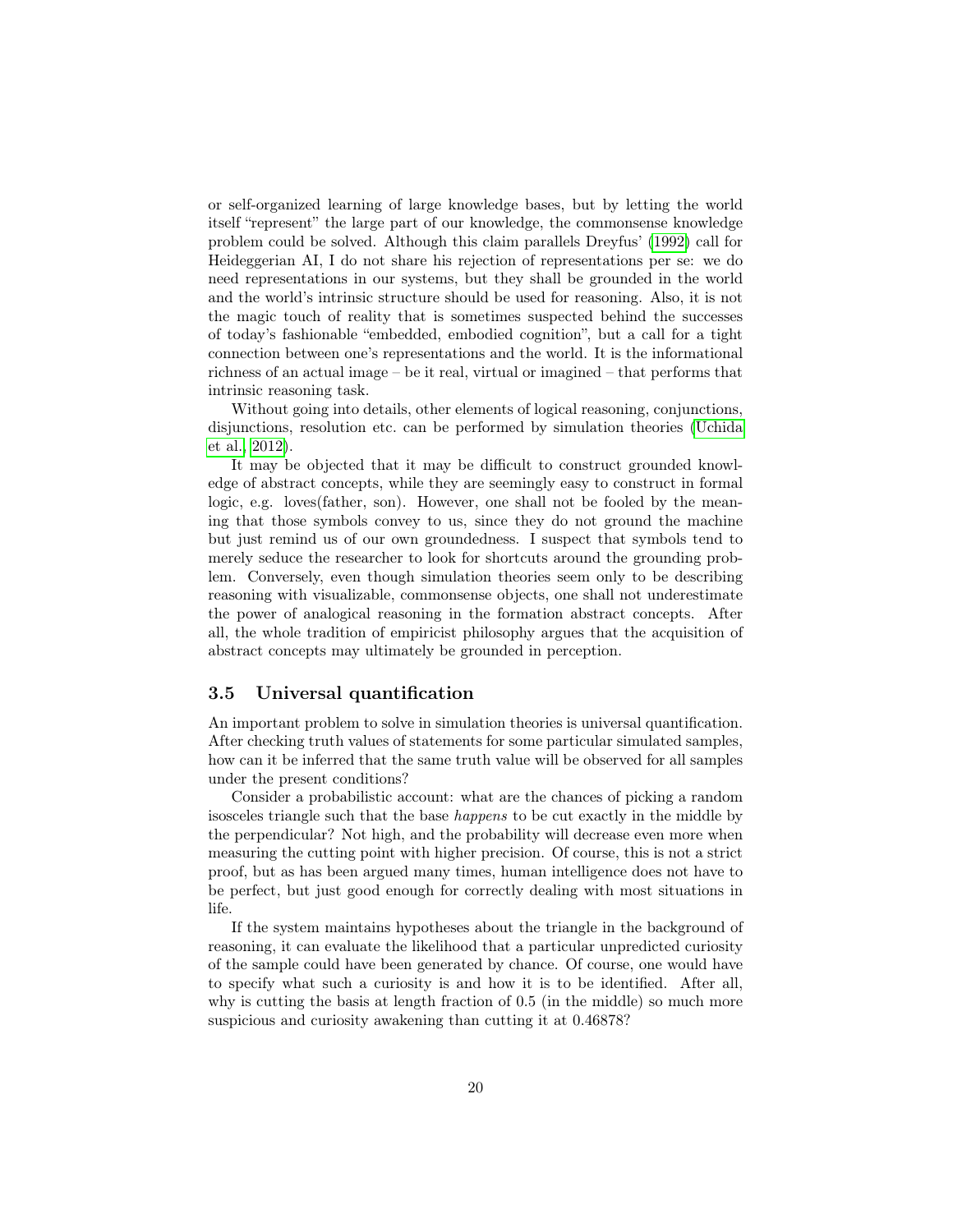Here is where compression plays a central role. Choosing a binary representation, the number 5 can be expressed by 101, whereas 46878 will be much longer (1011011100011110). In terms of Kolmogorov complexity, the shortest program with 0.5 as output will be much shorter than the shortest writing 0.46878.

Keep in mind that all that was used by the simulation was just the definition of an isosceles triangle. Without proof, the fact that the base was met in the middle is surprising since the cutting point is at a position of low complexity. The surprise comes from the fact that a line piece can only have very few such points of low complexity (low fractions as  $\frac{1}{2}$ ,  $\frac{1}{3}$ ,  $\frac{1}{4}$  or some other salient numbers such as  $1/\pi$ ) and hence the probability of hitting those points is very low unless entailed by the definition of the problem in the first place.

Consider another example. Imagine a "whip": one end of a string is tied to an end of a rod. In what case the other end of the string could reach the other end of the rod? Commonsense dictates that the string be at least as long as the rod. How did we arrive at that hypothesis? Suppose, after a trial and error phase, the system figures out that the length l of the string is important. What condition should be imposed on it? The system could invent an array of numbers  $l_1, l_2, l_3, \ldots$  and construct an arbitrary complex condition from it, such as  $l \leq l_1 \wedge l > l_2 \wedge l \leq (l_3 - l_2)^2 / l_1$ . However, the Occam bias dictates parsimonious solutions. Since the length of the rod  $l_r$  is already present in the data and does not have to be invented, it is to be used preferably and in a simple way. One of the simplest ways that is consistent with previous trial and error data is therefore  $l \geq l_r$ . This hypothesis can be quickly tested by choosing  $l = l_r \pm \epsilon$  with a small  $\epsilon$ , which will drive its posterior probability close to 1. Just as in sequence prediction, the reuse of already present variables such as previous entries or the rod length, and doing it in a simple way maximizes the chances of finding correct hypotheses.

Note that a hypothesis could be found for all isosceles triangles and for all strings complying with the conditions, which establishes that simple hypotheses are viable candidates for valid universally quantified statements. Nevertheless, how much certainty can be gained that the statement is really universally true and not just for the few examples?

Getting a few examples fully consistent with the simplest explanation is so compelling in terms of posterior probability that we arrive close to certainty, because a simple explanation is so much more probable a priori than a complex one. However, exceptions can always occur. For example, two natural numbers a and b picked uniformly from 1 to 1000 will be different with probability 99.9%. For some reason, the exception,  $a = b$  is exactly the compressible case, since then only one number has to be stored. I therefore suspect that exceptions occur preferably at compressible instantiations of the variables, which considerably simplifies their detection. Otherwise, if Nature wants to introduce exceptions at incompressible locations, she has to pay for it with information. After all, since exceptions are nothing but missing truth conditions of a statement, they are thus biased towards simplicity as any truth condition.

We conclude that general compression with its hypothesis sequences ordered from low to high complexity has the potential to solve the universal quantifica-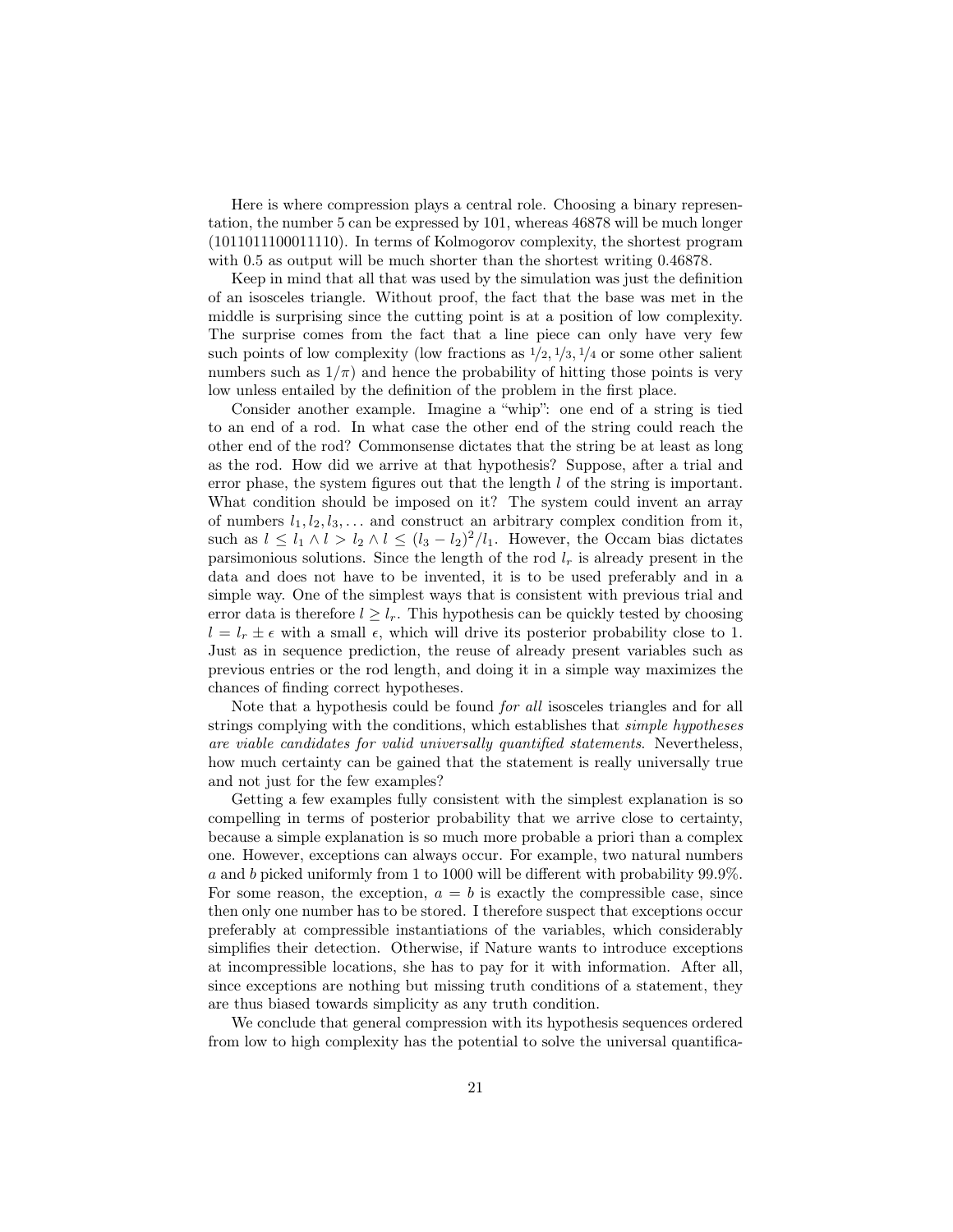tion problem in simulation theories, bringing us much closer to the solution of the commonsense problem.

#### <span id="page-21-0"></span>3.6 Testing hypotheses, intervention

Given a set of possible hypotheses, the important question about hypothesis testing arises. As can be shown, structure learning in Bayesian networks proceeds much faster, if it is possible to intervene and observe the effects of the intervention [\(Pearl, 1988\)](#page-28-12). Essentially, the question is about setting up scientific experiments. Which actions shall be chosen in order to gain most information about the data given current hypotheses?

The solution is known as the principle of maximum entropy [\(MacKay, 2003\)](#page-27-10). Given a set of hypotheses and their prior probabilities coming from both previous data and the Occam bias, the probability of every result of an experiment can be computed. The maximum entropy principle states that the action should be chosen in such a way that the entropy of the probability distribution of the possible results is maximal. In other words the all results should be expected to be seen with the same probability given current hypotheses.

For example, in the previous chapter, the goal was to test whether the other end of the rod of length  $l_r$  is reachable by a string of length  $l$ . We assume that the possibility of reaching that end is described by  $l \geq l_0$ , and some lengths l have already been tested reducing the possible range of  $l_0$  to  $a \leq l_0 \leq b$ . The result of the task shall be given by the variable X, with  $X = 1$  meaning that the task is possible. Suppose, there are two hypotheses,  $H_1: l_0 = l_r$  and  $H_2: l_0$  is uniform. If  $H_1$  is true, then any string longer than the rod will lead to success, hence the likelihood of l is  $p(X = 1|l, H_1) = \Theta(l-l_r)$ , with  $\Theta$  being the Heaviside step function. If  $H_2$  is true, then the probability of success increases linearly between a and b,  $p(X = 1 | l, H_2) = \frac{l-a}{b-a}$ . Marginalizing out the hypotheses, we get

$$
p(X = 1|l) = p(X = 1|l, H_1)p(H_1) + p(X = 1|l, H_2)p(H_2) =
$$
  

$$
\Theta(l - l_r)\beta + \frac{l - a}{b - a}(1 - \beta) = \frac{1}{2}
$$

with  $\beta = p(H_1) = 1 - p(H_2)$  representing the bias, hence incorporating the posterior probabilities on the hypotheses derived so far. Setting the probability to  $\frac{1}{2}$  is the maximum entropy requirement, since only two results are possible. Solving this equation for  $l$  leads to the optimal length for the test. Since the hypotheses can been derived by the general compressor, the bias for the more simple hypothesis  $H_1$  will be strong,  $\beta \lesssim 1$ , since the rod length  $l_r$  is a variable already present in the representation and no new length  $l_0$  has to be introduced. Therefore, the discontinuity will jump over  $\frac{1}{2}$  and the optimal test is going directly for the simple hypotheses:  $l = l_r$  with some small  $\epsilon$  around it.

In summary, we see that optimal hypothesis tests can be computed by the maximum entropy principle. Of course, there is no need for mathematical derivation of the necessary distributions in practice, as we did here. Instead,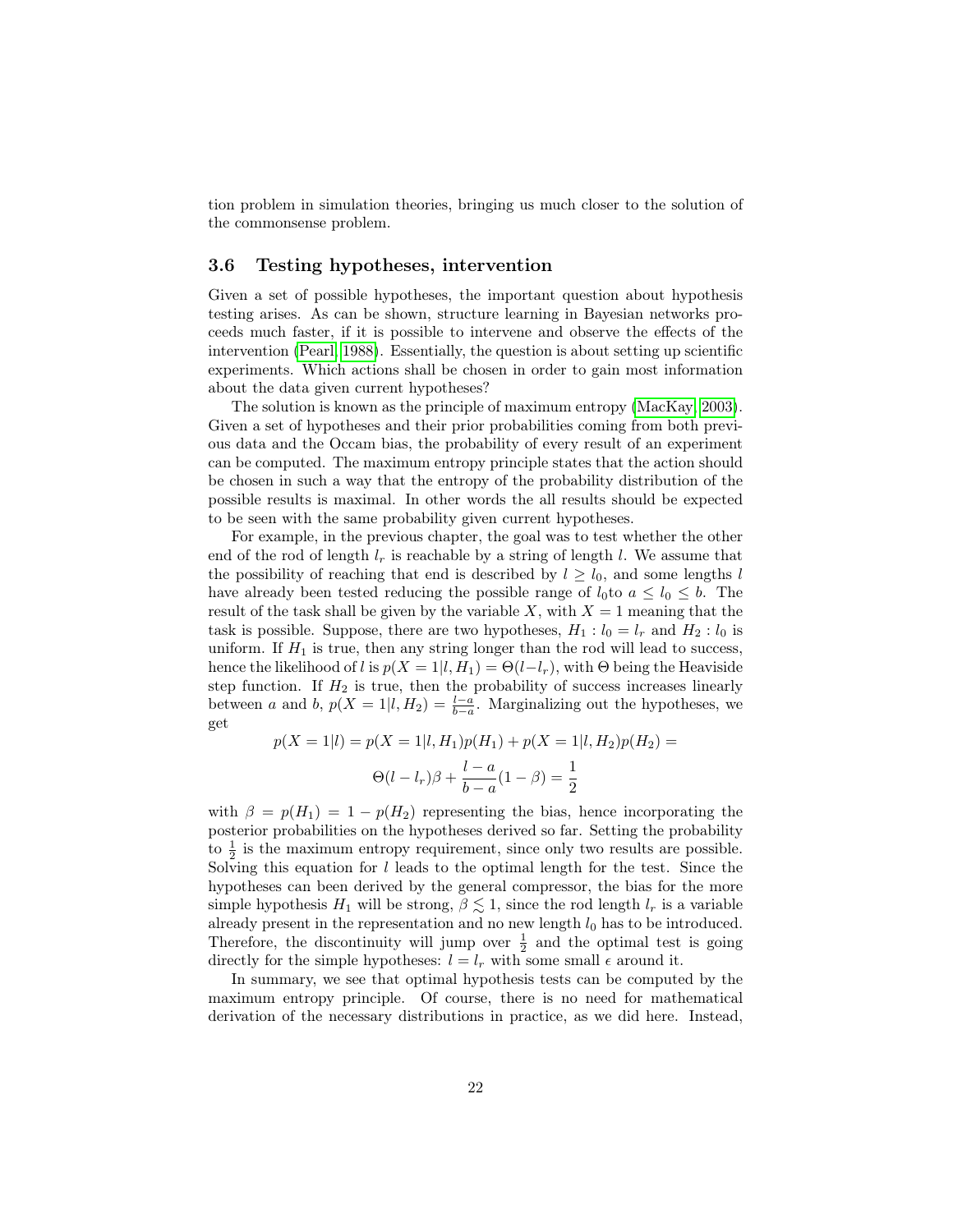the distributions can be bootstrapped, given our generative hypotheses, leading to approximately optimal tests.

## <span id="page-22-0"></span>4 Role of compression and grounding in learning the world's concepts

How would all that, compression, grounding, help the system understand the actual world with its complex concepts?

Consider static, black line drawings on a white background as an example of environment for an AGI system. Eventually, the system shall fulfill Minsky's call for the ability to talk about the objects in the drawing. The scene should not be specified in advance and could contain any everyday scene, like a landscape with houses, cars and trees, or a room with furniture and various artifacts. How is compression and grounding useful for reaching such a task?

#### <span id="page-22-1"></span>4.1 Conceptualizing objects and relations through compression

First, the system would notice that the  $n \times n$  image contains only black and white points, which reduces the entropy enormously to  $n^2$  bits. Further, a good idea is to assume that all points are white with only few exceptions that constitute the line drawing. Therefore, it is enough to store that all are white and the positions of the black points. Each point requires the specification of two coordinates, taking  $2\log_2 n$  bits. If the number of black points is  $m \ll n^2$ then the entropy reduces to  $1 + 2m \log_2 n \ll n^2$  bits (one bit to specify the background color). One may call this compression and representation step as the discovery of the concept POINT. Further, if the drawing consists of straight lines, the system should discover that as well, meaning that the coordinates of some points can be computed from others given the slope of the line. Essentially, the number of line end points l is much smaller than the overall number of black points, which reduces the entropy further to  $1 + 2l \log_2 n \ll 1 + 2m \log_2 n$ . This may be called as the discovery of the LINE concept. Consider, for example a "house" drawn as a triangle on top of a square (Fig. [4.1a](#page-4-0)). It requires only 6 lines to be specified, hence  $l = 12$ . Assume  $n = 128$  then, we get an entropy  $H = 1 + 2l \log_2 n = 169$  bits, which is quite small compared to a random bit image with  $H = n^2 = 16384$  bits. Further, the system could discover that those lines are connected, i.e. the line ends of some lines constitute the same points, which make a loop. Hence, the drawing can be put together by two closed POLYGONS. Subsequently, the system may discover that the number of points between the corners of one of polygons is equal, which gives birth to the rough concept of LENGTH and SQUARE. The number of corners then define the concepts TETRAGON and TRIANGLE.

There are several lessons to learn from this procedure. First, the guiding principle for concept generation is compression. For example, there is a cascade of subsets: squares ⊂ rhombs, rectangles ⊂ parallelograms ⊂ trapezoids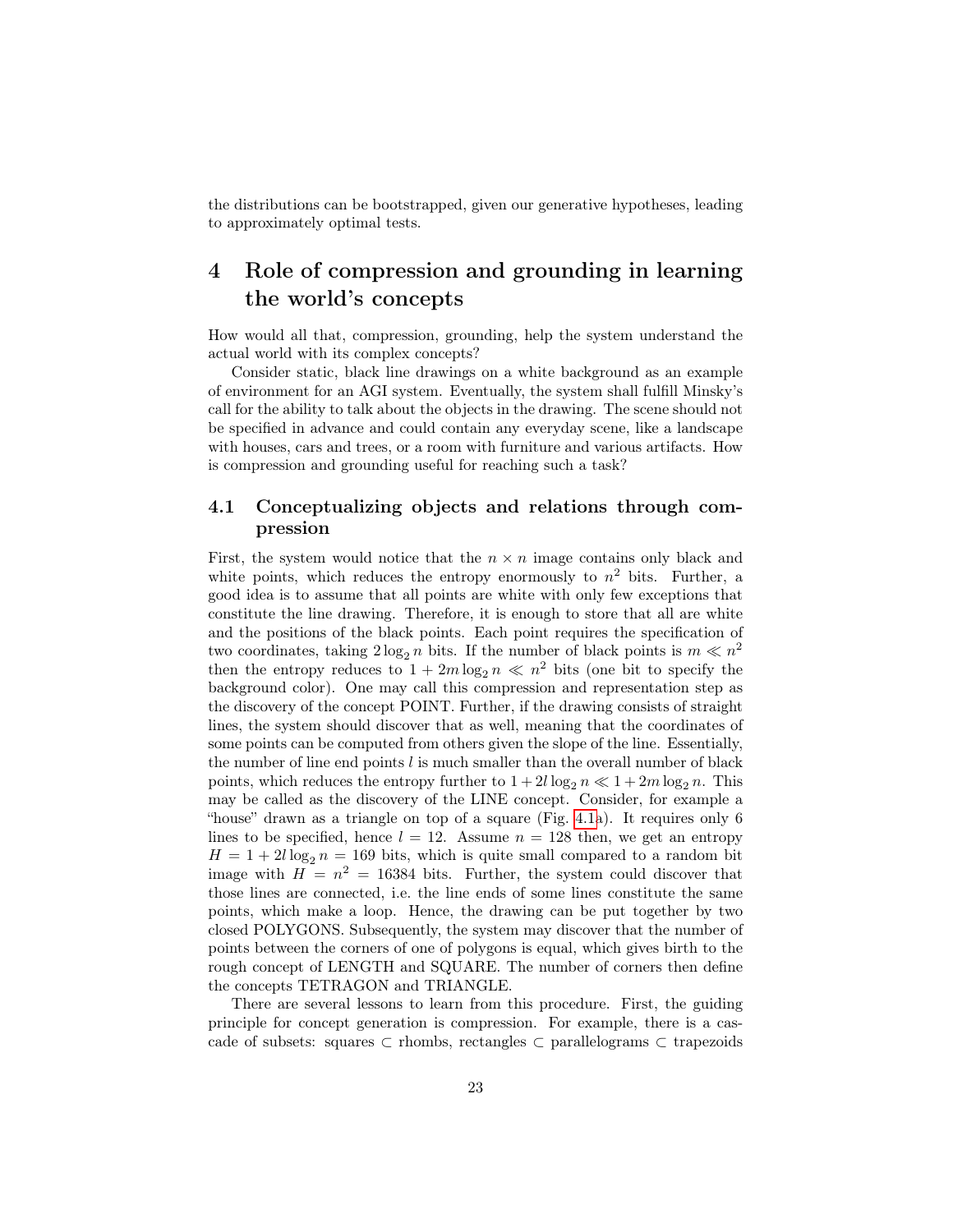⊂ tetragons ⊂ polygons ⊂ chains of lines ⊂ set of lines ⊂ binary image. As we have seen, every such step from general to specific constitutes not just a special case, but a compressible special case. A square is not just some specific rectangle, but a compressible one in the sense that all sides are equal and therefore less numbers are needed to define it.

Second, each specification step is reached by imposing a constraint on the previous one. After all, because of the recursivity of the compression algorithm, every compression step merely compresses the remaining degrees of freedom of the previous compression step.

Third, ambiguities are resolved by compressibility. After all, there is no unique partition of the "house" into polygons. Nevertheless, since a square or even rectangle is a quite special polygon the scene is preferably partitioned into the square and the remaining isosceles triangle (see ch. [2.7](#page-13-0) on interpretation rivalry).

Finally, concept learning is driven not just by compression, but also by the stimuli that occur preferably in the world. After all, from the point of view of compressibility one could attach the "roof" just as well on the side of the building instead of its top. Hence, the world biases concept learning towards actually occurring cases. This becomes especially important when the number of possible objects increases exponentially with the number of elements that an object consists of.

Beyond the representation of objects, spatial relations can also be derived. For example, the concept of a DISTANCE between objects could be conceptualized as the length of an imagined line between them. Further, the concepts ABOVE, BELOW, LEFT, RIGHT are low complexity conditions on the x- and y-coordinates.

Of course, this brief discussion does not demonstrate the viability of the approach, nor does it show that all concepts can be derived this way, including abstract ones. However, it highlights the important role, compression might play in the generation of concepts about the world.

#### <span id="page-23-0"></span>4.2 Grounded knowledge bases

Despite all advantages of grounded reasoning and representations, the tight connection to the present input leads to mere fleeting representations immediately forgotten after the relevant input disappears. This begs the question about permanent knowledge storage in a way consistent with the present ideas.

A tentative and admittedly incomplete idea is to store knowledge about objects in the form of typical templates. A template is an image of an object that is fully stored in the system memory. Storing complete images is necessary for grounded reasoning since the system has to preserve the ability to reason about imagined objects at arbitrary granularity. After all, for sufficiently complex objects such as a Mercedes, it is doubtful that the system is or should be able to store a complete feature basis for it. If the basis is not complete, not all details of the object can be restored by sampling from the basis onto the mental stage.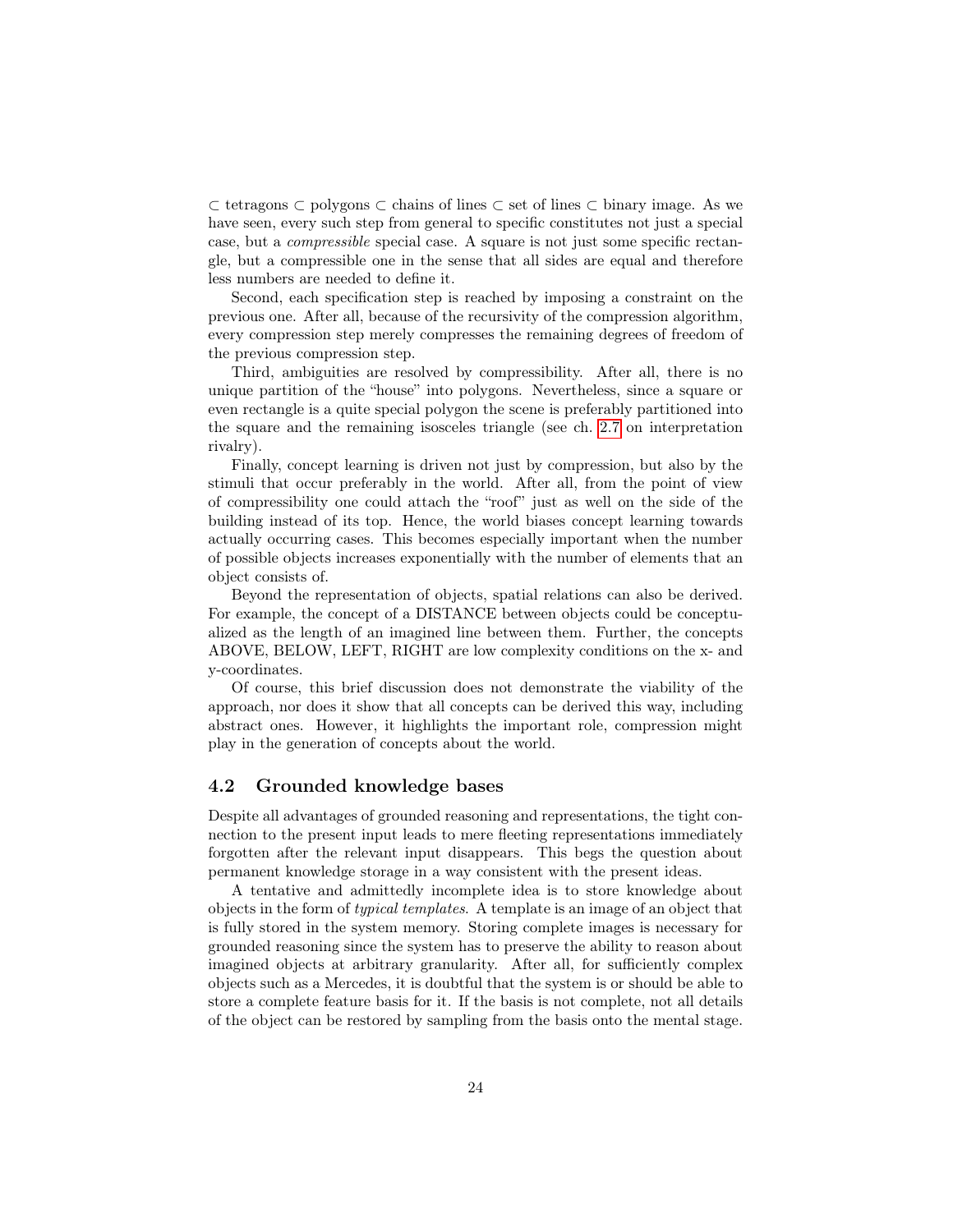

Figure 4.1: A "house" (a). Special (b), typical (c), degenerate (d) and ambiguous trapezoids (e).

Therefore, not only are those details excluded from further reasoning, but basis transformations for resourceful thinking are impaired as well.

However, the template should not contain too much detail – it should be typical for the object. A typical template of a concept is an image of an instance of that concept in such a way that the system's feature extraction and reasoning processes are able to recognize that concept as quickly and as unambiguously as possible. For example, consider different images of a trapezoid. Fig. [4.1b](#page-4-0) shows atypical trapezoids since all of them seem to represent more regularities than are meant to imply. Parallelograms have parallel sides, rhombs have equal lengths, rectangles right angles and squares both. Therefore, a typical image of a trapezoid in Fig. [4.1c](#page-4-0) is more suitable to convey the concept. Conversely, non-trapezoids such as general tetragons are not suitable. Moreover, the trapezoid should not be degenerate, e.g. when the distance between the parallel lines is zero (Fig. [4.1d](#page-4-0)), nor should the sides cross, since this would allow the interpretation of two triangles touching each other at a corner (Fig. [4.1e](#page-4-0)). Thus, the a typical template contains exactly the right regularities and properties in order to conclude the intended concept. In such a way, typical templates are optimized for storing and transmitting information.

#### <span id="page-24-0"></span>4.3 Grounded commonsense reasoning

Beyond the generation of concepts, the system has to be able to reason about them and answer queries about them correctly. Consider again the "house" in Fig. [4.1a](#page-4-0). Given parametrized representations, the only information to be provided in order to define the scene is the position and side length of square and one point defining the roof top. This information is enough to generate a particular "house" on the board. After all, compression means that a lot of information is generated, "unpacked", from a small amount of it.

Consider now the amount of queries that can be answered. What is the base length of the "roof" triangle? Since the concepts of a square and triangle are activated and the scene is generated, the length of the base can be read off from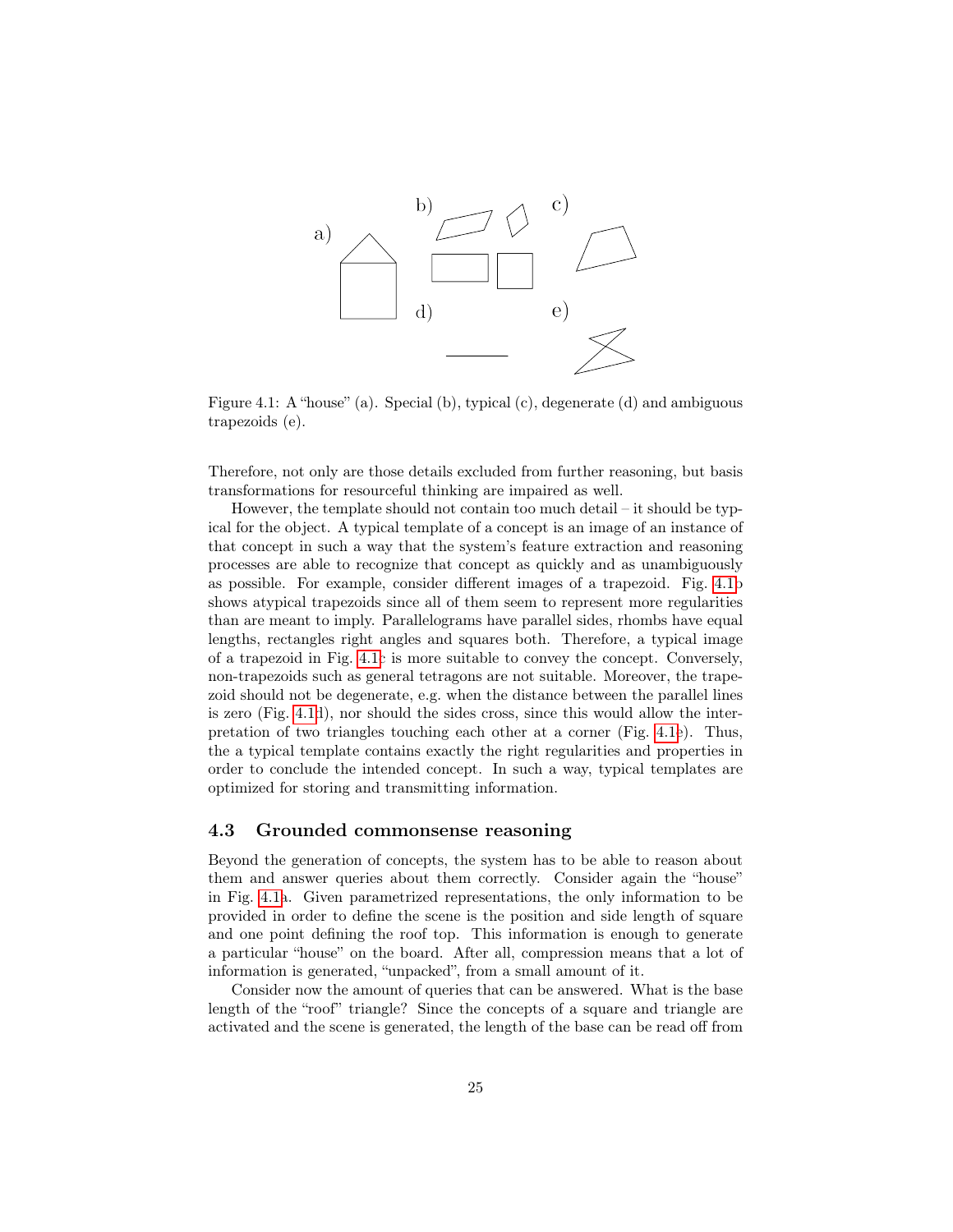the scene. If a perpendicular is dropped from the top of the house, it lands in the middle of the house floor? The question can be answered affirmatively by simulating the perpendicular and measuring the position where it splits the floor. Similarly, one can simulate and answer queries about whether diagonals through the square cross in the middle and that they cut the right angle of the square in half. Or that the crossing point of diagonals is exactly below the top of the house.

It is easy to see that the number of possible queries about the image increases very quickly with the number of involved elements. The crucial point is that all those queries can be answered by the system without actually representing or deducing them in any way from the knowledge base. The adage "a picture is worth a thousand words" reflects the value of the present proposition. The traditional way to reason about such commonsense problems is to formalize it with logical statements and answering queries by backward chaining through the knowledge base. Apart from the drawbacks mentioned in ch. [3.3,](#page-17-0) I conjecture that the size of the knowledge base needed to answer all such queries in a scene grows much faster with the complexity of the scene than the number of parameters needed to generate the scene from compressed representations and thereby answering all such queries as well. For example, consider spatial relations between n objects. In principle, there can be  $n(n-1)$  (asymmetric) relations between them. Given a particular scene with given object positions, the relations between them can readily be read off, as spacial relations are grounded features of the scene. In a formal model of the scene though, either all  $n(n-1)$  relations have to be stored in the knowledge base, or general rules of symmetry and transitivity and the like have to be introduced (e.g. "if above $(a,b)$ ) then below(b,a)" or "if above(a,b) and above(b,c) then above(a,c)"). Things are already bad enough since the generalizability of those rules is limited and requires tremendous foresight by the programmer building a full mathematical description of the world. Even if such a description can be given such as in Winograd's famous Blocks World [\(Winograd, 1971\)](#page-28-13), it is far from clear that a complete set of rules can be provided and that would be able to answer all queries. Further, it is well known that the validity of a moderately true rule may dissolve after a repeated application (e.g. a transitive rule along a chain) – one of the main difficulties that limited the rise of fuzzy logic. All those problems dissolve when reasoning is grounded since no rules need to be applied. Instead, the relations of arbitrary objects can be extracted directly from the scene, while the context-dependent generalizability of the observations can still be preserved as argued in ch. [3.5.](#page-19-0)

### <span id="page-25-0"></span>Conclusion

In this paper I have tried to pour my ideas on artificial general intelligence and on a path toward it into a coherent whole. There is hardly anything really new to them, except this particular selection and the hopefully visible line of thought shaping this selection into an engineering strategy.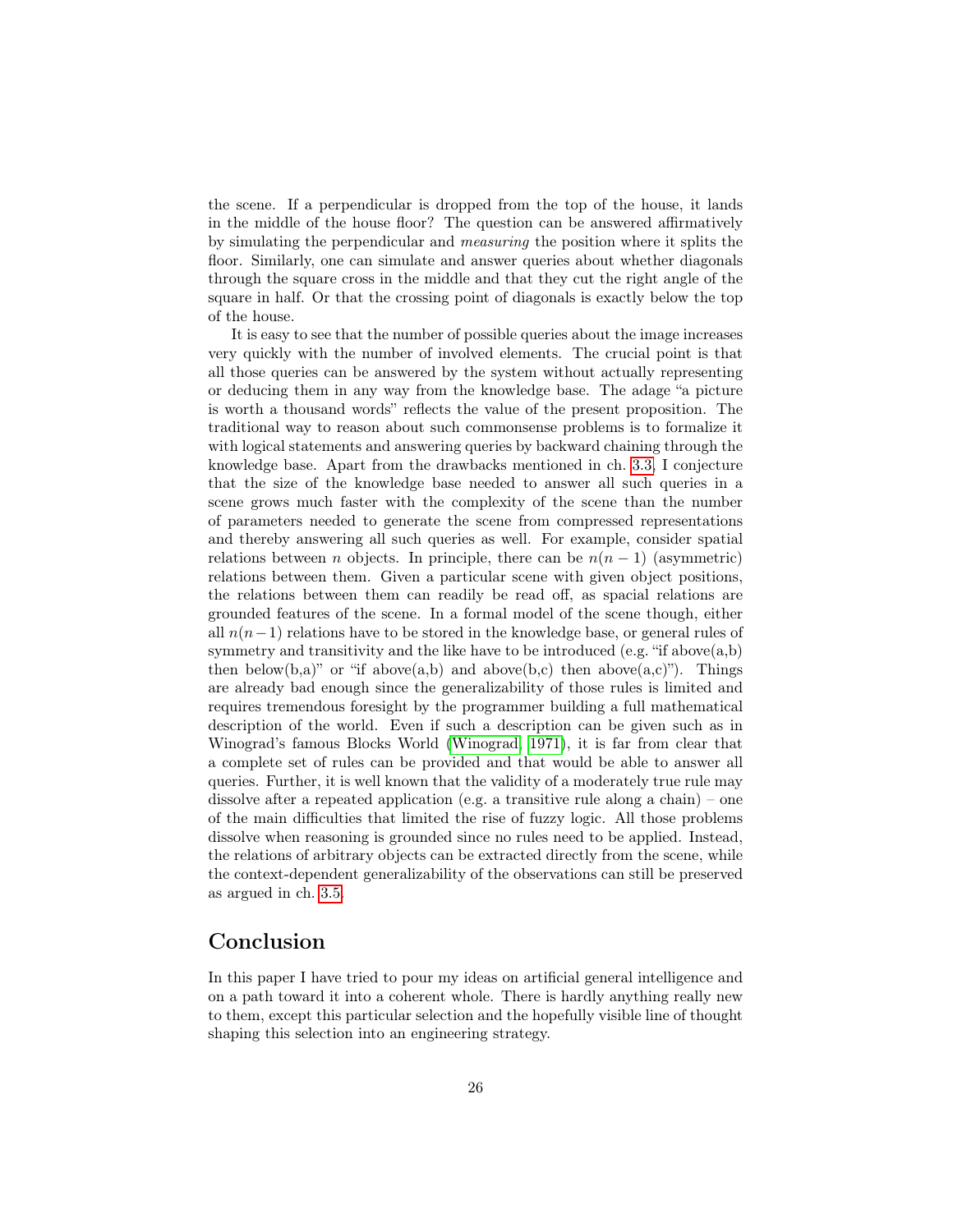Since much is still half-baked, I would like to sketch the next steps to be done. First, the test for partial progress described in ch. [1.2](#page-5-0) has to be worked out in practice, which means setting up a Turing machine and testing until what complexity level current state of the art compression techniques are able to stay general. For example, the celebrated Lempel-Ziv algorithm will be likely to fail at compressing a simple non-stationary sequence. There will be some complexity level at which all current algorithms will fail thereby setting up the research goal.

Second, it has to be researched how features are to be found in general. The hope is that one can start out with basic mathematical concepts (sets, functions, numbers) that turn out to be applicable quite generally. For example, after the first concepts such as points, lines etc. are defined, partonomies made up from them could be constructed thereby defining more complex objects. Hence, I suspect that the search for "concept primitives" could end with the set of simple but general mathematical concepts.

Third, a strategy for recognizing and dealing with boundary problems has to be worked out. For example, one may establish that adding a number to the previous sequence entry works well, but breaks down at the very first entry, since there is no previous one. The system has to deal with the brittleness of its own generalizations. Interestingly, dealing with brittleness is similar to dealing with exceptions: one has to find the truth conditions of observations. It is always the same problem: a set of hypotheses explaining an observation has to be set up, seeing an error due to brittleness in this case. Therefore, the current framework shows the ability to attack the problem of brittleness.

Finally, a demonstrator shall be built that implements my most important ideas and achieves a level of generality not encountered before.

## References

- <span id="page-26-2"></span>Itamar Arel, Derek Rose, and Robert Coop. Destin: A scalable deep learning architecture with application to high-dimensional robust pattern recognition. In AAAI Fall Symposium: Biologically Inspired Cognitive Architectures, 2009.
- <span id="page-26-4"></span>Joscha Bach. Principles of synthetic intelligence PSI: an architecture of motivated cognition, volume 4. Oxford University Press, 2009.
- <span id="page-26-3"></span>Lawrence W Barsalou. Perceptions of perceptual symbols. Behavioral and brain sciences, 22(04):637–660, 1999.
- <span id="page-26-1"></span>Anthony Berglas. Artificial intelligence will kill our grandchildren.  $URL = <$ http://berglas.org/Articles/AIKillGrandchildren/ AIKillGrand $children.html > Accessed May, 14:2013, 2008.$
- <span id="page-26-0"></span>Thomas M Cover and Joy A Thomas. Elements of information theory. John Wiley & Sons, 2012.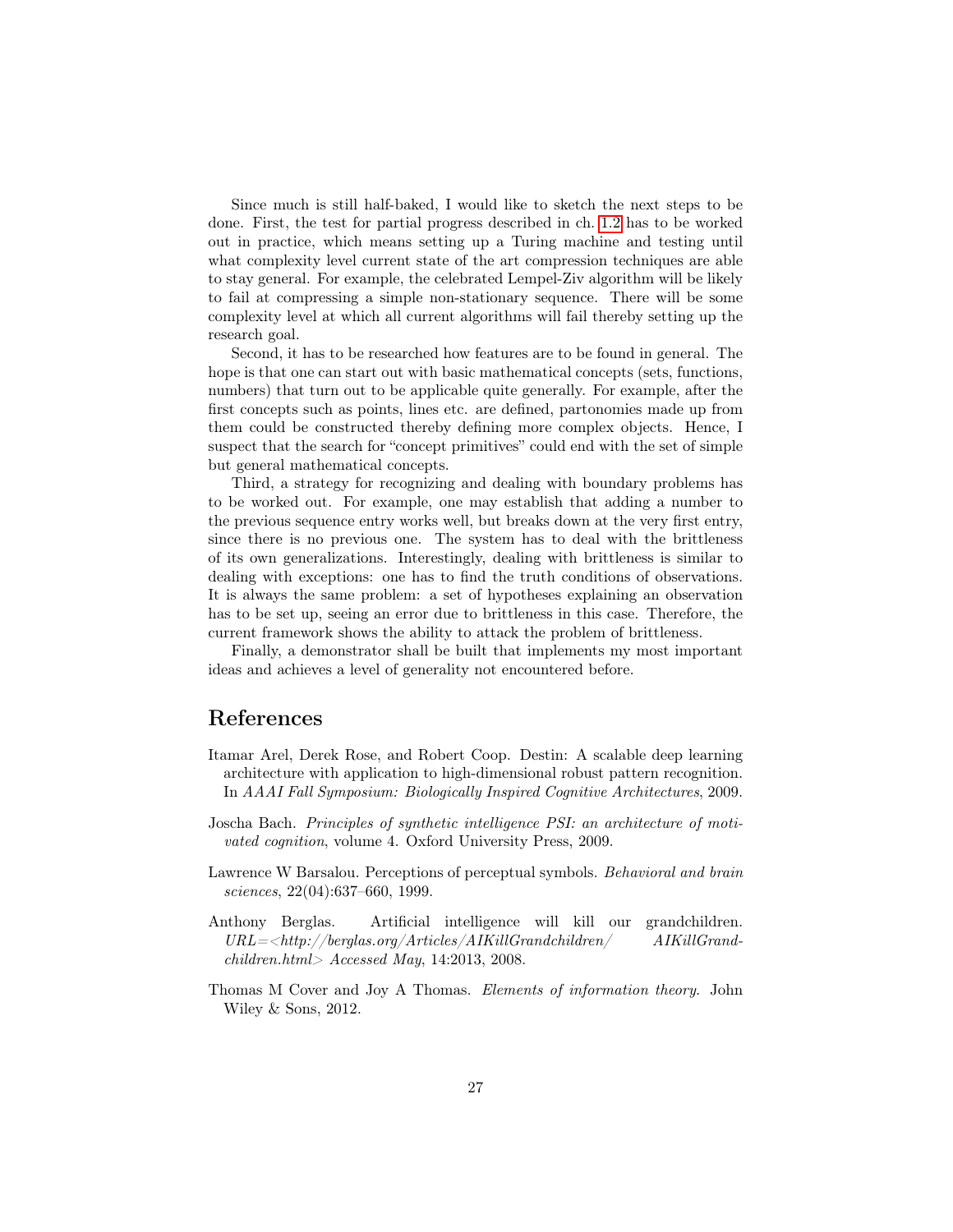- <span id="page-27-9"></span>Michael T Cox. Field review: Metacognition in computation: A selected research review. Artificial intelligence, 169(2):104–141, 2005.
- <span id="page-27-5"></span>Hubert L Dreyfus. What computers still can't do: a critique of artificial reason. MIT press, 1992.
- <span id="page-27-4"></span>Ben Goertzel. OpenCogPrime: A cognitive synergy based architecture for artificial general intelligence. In Cognitive Informatics, 2009. ICCI'09. 8th IEEE International Conference on, pages 60–68. IEEE, 2009.
- <span id="page-27-3"></span>Alison Gopnik, Andrew N Meltzoff, and Patricia K Kuhl. The scientist in the crib: Minds, brains, and how children learn. William Morrow & Co, 1999.
- <span id="page-27-11"></span>Stevan Harnad. The symbol grounding problem. Physica D: Nonlinear Phenomena, 42(1):335–346, 1990.
- <span id="page-27-12"></span>Jeff Hawkins and Sandra Blakeslee. On intelligence. Macmillan, 2007.
- <span id="page-27-2"></span>Marcus Hutter. Universal Artificial Intelligence: Sequential Decisions based on Algorithmic Probability. Springer, Berlin, 2005. ISBN 3-540-22139-5. doi: 10. 1007/b138233. URL <http://www.hutter1.net/ai/uaibook.htm>. 300 pages, http://www.hutter1.net/ai/uaibook.htm.
- <span id="page-27-7"></span>Yuri Kalnishkan, Volodya Vovk, and Michael V Vyugin. How many strings are easy to predict? In Learning Theory and Kernel Machines, pages 522–536. Springer, 2003.
- <span id="page-27-13"></span>Craig A Kaplan and Herbert A Simon. In search of insight. Cognitive psychology, 22(3):374–419, 1990.
- <span id="page-27-8"></span>Charles Kemp and Joshua B Tenenbaum. The discovery of structural form. Proceedings of the National Academy of Sciences, 105(31):10687–10692, 2008.
- <span id="page-27-0"></span>Ray Kurzweil. The singularity is near: When humans transcend biology. Penguin, 2005.
- <span id="page-27-1"></span>Shane Legg and Marcus Hutter. A collection of definitions of intelligence. In B. Goertzel and P. Wang, editors, Advances in Artificial General Intelligence: Concepts, Architectures and Algorithms, volume 157 of Frontiers in Artificial Intelligence and Applications, pages 17–24, Amsterdam, NL, 2007. IOS Press. ISBN 978-1-58603-758-1. URL <http://arxiv.org/abs/0706.3639>.
- <span id="page-27-14"></span>Douglas B Lenat. Cyc: A large-scale investment in knowledge infrastructure. Communications of the ACM, 38(11):33–38, 1995.
- <span id="page-27-6"></span>Ming Li and Paul MB Vitányi. An introduction to Kolmogorov complexity and its applications. Springer, 2009.
- <span id="page-27-10"></span>David JC MacKay. Information theory, inference, and learning algorithms, volume 7. Citeseer, 2003.